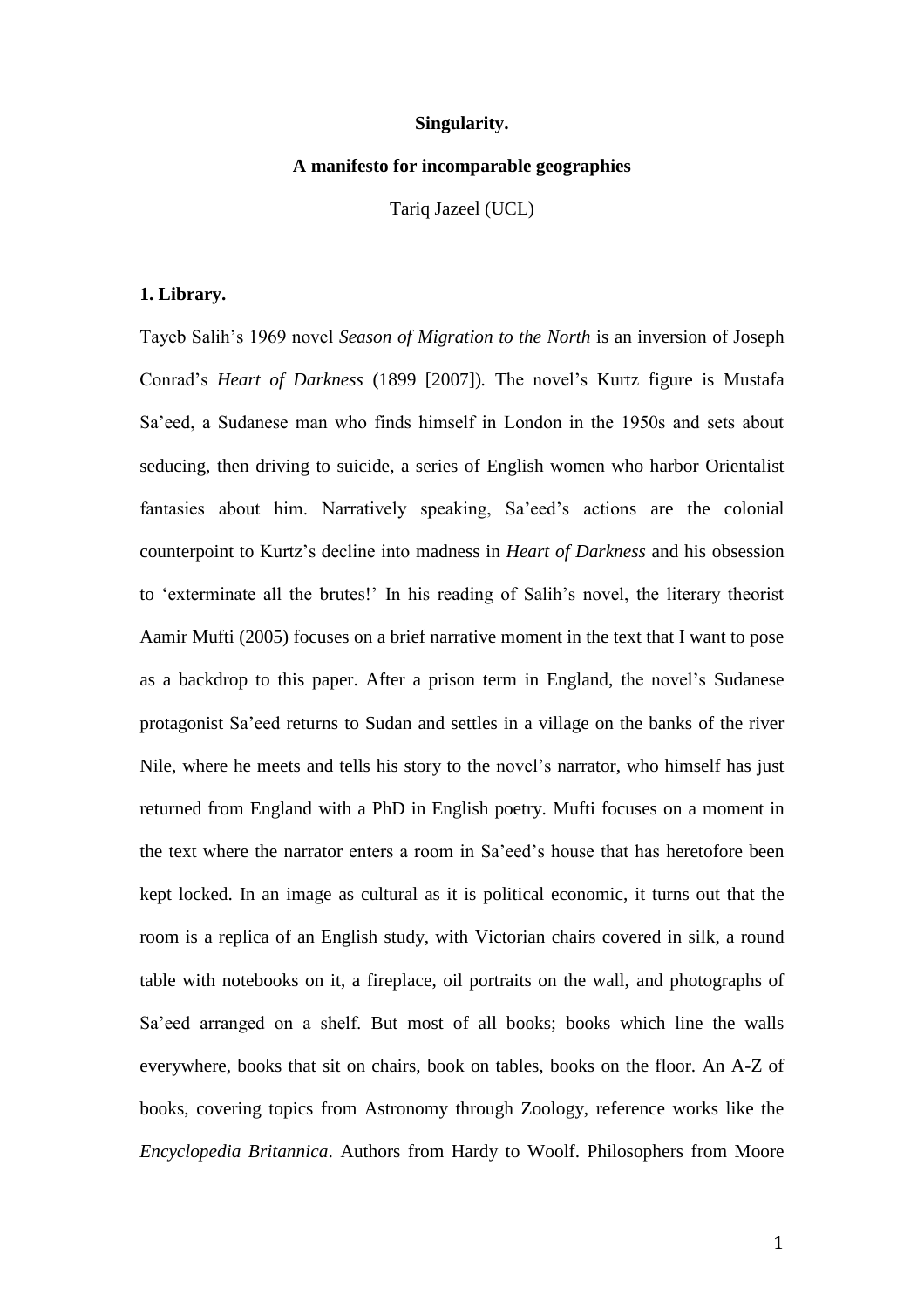through Wittgenstein. Four volumes by Mustafa Sa'eed himself portentously titled *The Economics of Colonialism*; *Colonialism and Monopoly*; *The Cross and Gunpowder*; and *The Rape of Africa*. Even the Qur'an and Bible in English. But not a single Arabic book. For the narrator, the room is at once "A prison. A huge joke. A treasure chamber" (Salih 1969, p.138).

This paper is set against the backdrop of Mustafa Sa'eed's Anglophonic and allegorical library. It is a paper that pushes at that jocular ambiguity that makes it difficult to decide whether this library is bountiful with the promise of intellectual treasure or in fact a prison. In so doing, this is a paper that responds quite directly to the theme of the 2017 RGS/IBG annual conference, *Decolonizing Geographical Knowledge*, specifically by pushing at the process of *opening geography to the world* announced by the theme's subtitle. I want to suggest that as a discipline, a methodological disposition toward singularity, toward the particular, might well help to facilitate the decolonization of geographical knowledge production. Instead of trusting that we can build an adequate geographical imagination for our reading publics, for our students, and ourselves, with the resources that Sa'eed's library offers us, I argue in this paper that the singular offers us compelling ways of moving the geographical imagination toward alterity. In this sense, I want to propose the singular as an ethical imperative poised to mitigate the possibility of research on southern, subaltern or indigenous contexts becoming a kind of empirical conscript to a theoretical modernity that remains firmly located in the EuroAmerican academy (see Scott 2004). As I suggest, the singular offers a direction of travel poised to puncture the conceit of Sa'eed's library's bountiful but intensely Eurocentric promise of utopian worldliness in the light of the fact that, as Aamir Mufti (2005, p.474)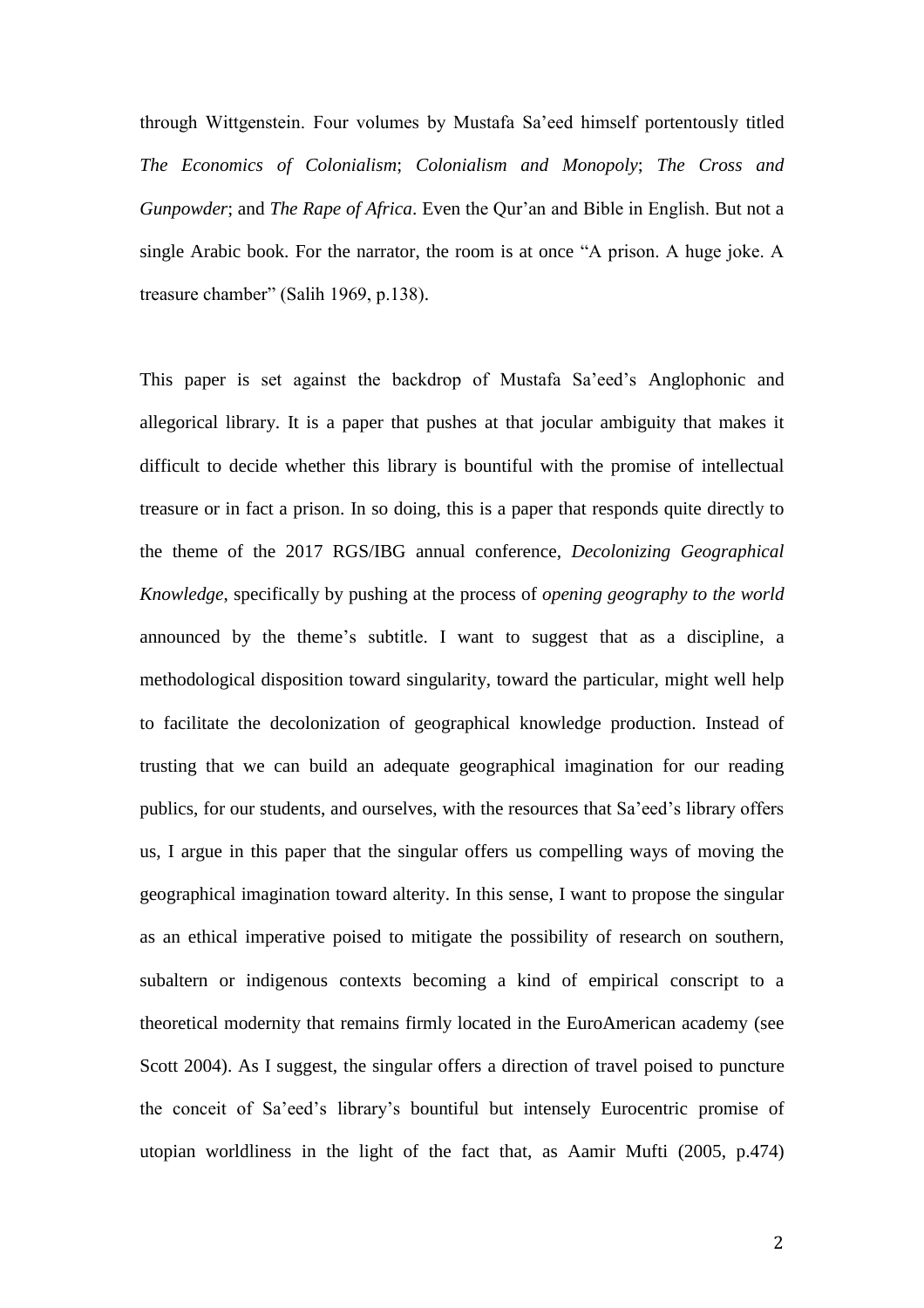extrapolates from his reading, "we are *all* Eurocentric" now (also see Chakrabarty 2000; Roy 2016).

#### **2. Comparison.**

Though I use the word *manifesto* to describe the task of making this argument, I am aware that this is a rather bombastic (which is to say modernist) and imperfect trope for the work that follows, not least because it is central to my argument that there can be no formulaic access to the singular. Instead, the word 'manifesto' intends to mark out a few methodological resources and watchwords germane to the task of decolonizing geographical knowledge via an orientation toward the singular. Equally, the idea of 'a manifesto for *incomparable* geographies' intentionally gestures to work in urban geography and urban studies on comparison in recent years, though as I make clear I want to take these discussions on comparison in other directions. Over the last ten to fifteen years, urban geographers have been acutely aware of the value and pitfalls of comparative methods for urban research. The field has seen a proliferation of work that, first, critically points to the implicit comparisons when global south cities are framed by an archive of urban theory that has largely emerged from research conducted on a few key cities that have become 'paradigmatic' (Nijman 2000) or 'superlative' (Beauregard 2003): Chicago, Los Angeles, New York, London, Paris, for example. And second, urban geography and urban studies has steadily built a valuable new repertoire of urban knowledge by comparing diverse cities across and between global north and south, rejecting the integrationist modes of comparison that consciously or unconsciously pull all cities into urban studies' unfortunate history of categorization and developmentalism (Robinson 2006; Myers 2014; McFarlane 2010, p.728). The subtitle of this paper should make it clear that the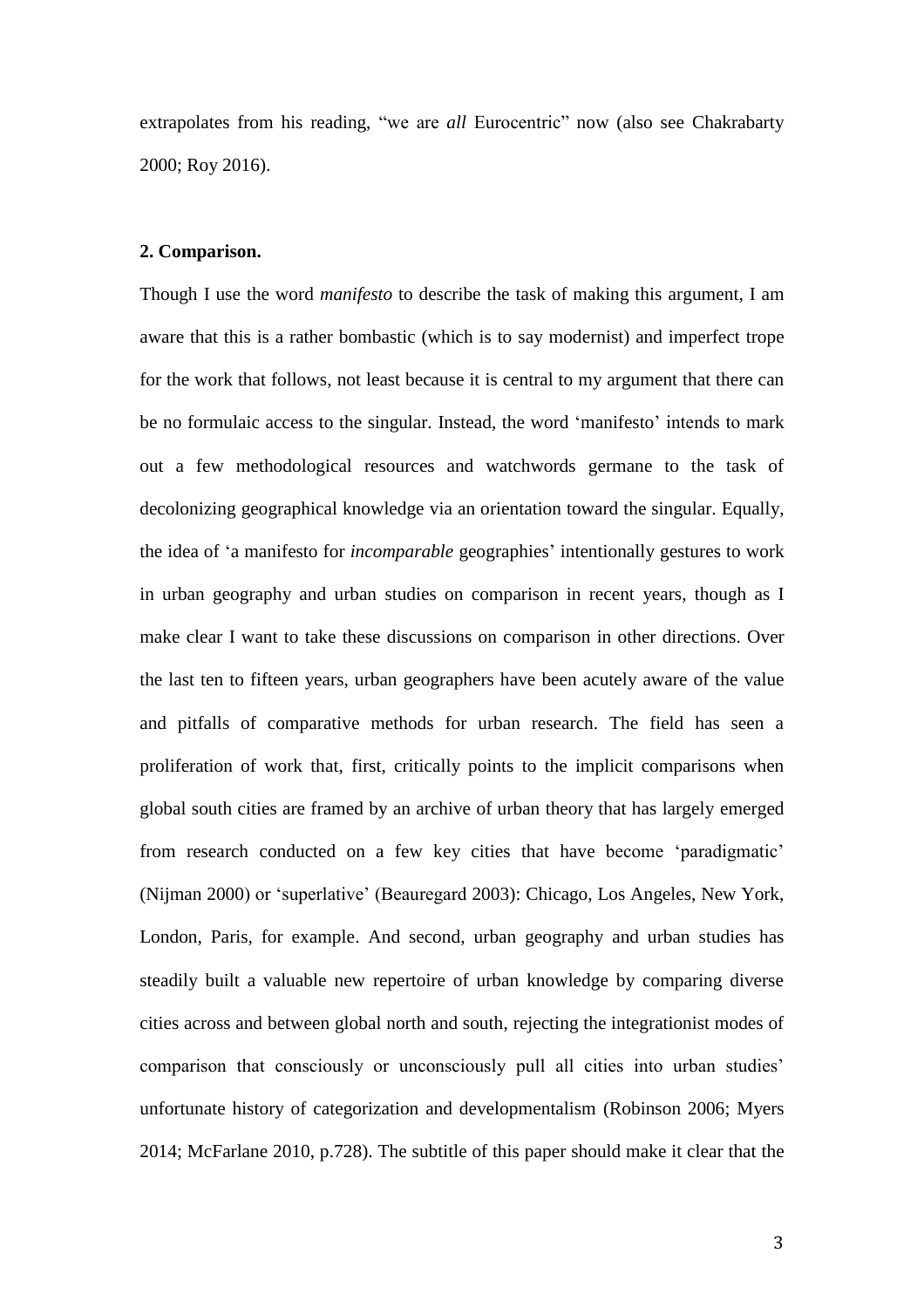notion of singularity I have in mind speaks in relation to this important work. In other words, even though this is not an urban paper per se, it is in the context of urban geography's turns toward comparison and comparativism that it makes sense to delineate singularity as an ethical imperative for decolonizing geographical knowledge.

If this is a paper that departs from this turn toward comparison, it is important to stress that 'a manifesto for incomparable geographies' is not in any way a manifesto *against* comparison. Indeed, much of the recent scholarship on urban comparison has aimed precisely to bring us face to face with the incomparable. For example, Colin McFarlane (2010, p.739, my emphasis) has been quite clear that his own interrogation of comparison in urban studies moves toward "one possible route through which *alternative* theories of the urban might emerge." Likewise, Jennifer Robinson (2016a; 2016b) has been consistent and insistent that comparative urbanism is at its most useful when it leads urban studies toward conceptual *revision* and *experimentation*. And some of Robinson's (2016b) most recent work has mobilized Deleuzian notions of singularity (to which I return below) precisely as a way of interrogating how urban case studies might productively generate a revisable, and ultimately more global urban studies. If these debates and questions around comparison have proliferated in urban geography in recent years, they have not had as much of an impact on the geographical discipline beyond its specifically urban domains. As such, part of the argument of this paper is that if comparative methods and approaches in urban studies aim at producing a certain kind of ambivalence toward extant urban theorization in the service of its revisability, then geographical research more generally might likewise cultivate something of that same suspicion toward its own archive of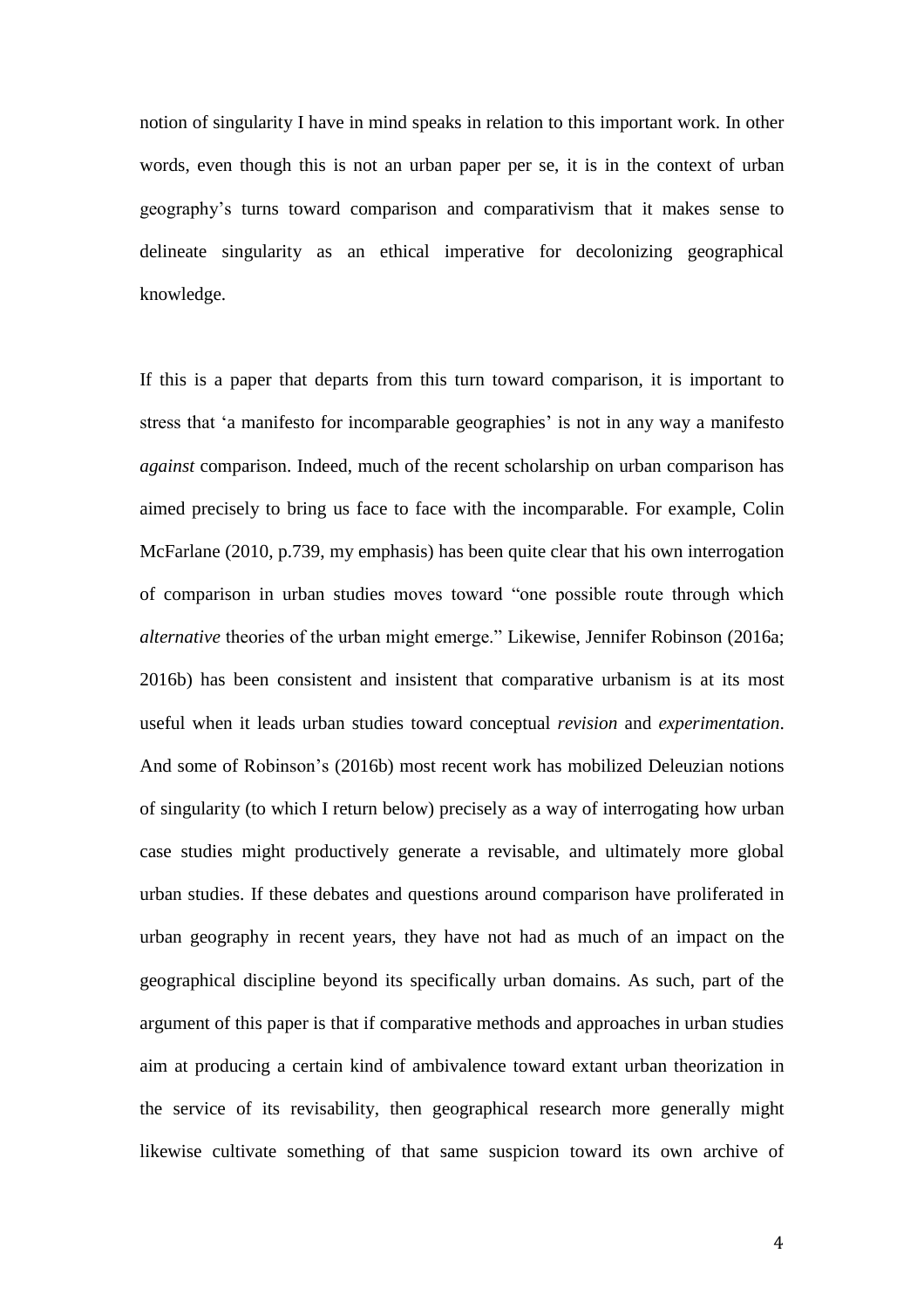disciplinary knowledge production. Opening toward singularity demands this kind of ambivalence.

Part of the work of this paper however, is to push the implications of comparative urban scholarship a little further. Specifically, I want to probe the very limits of the revisable idea as urban studies might conceive it. Heuristically, this is to stress two things: First, that in a specifically urban context, that commitment to "revisable urban theory" in the service of a more "global urban studies" (Robinson 2016a, p.187), ends up (necessarily) proscribing that new theorization or concept work inevitably reconstellate around 'the urban' as a universal and taken-as-given knowledge object (Wachsmuth 2014). This much is inevitable given that urban geography and urban studies must retain its focus on its principal knowledge objects, which are of course the city, the urban, and urbanization; there is a certain and indeed necessary inevitability about this (see Jazeel 2018a, p.406). Second though, the paper queries how the very notion of a more "global urban studies" unwittingly also leaves untended the conceptualization of the 'global', or worldly, in comparative thought. It is to this that I turn in the next section, not exclusively via urban studies however, but instead by looking as well to literary studies and its mobilization of comparativism as a methodology for critiquing the globalization of thought.

# **3. World.**

Not least from its ability to stand at times for both the earth itself and for what is on earth or indeed in the purview of one individual, the concept of the world has always had a great deal of latitude: it can be at once geographical and intellectual. (Gaston 2013, p.3)

5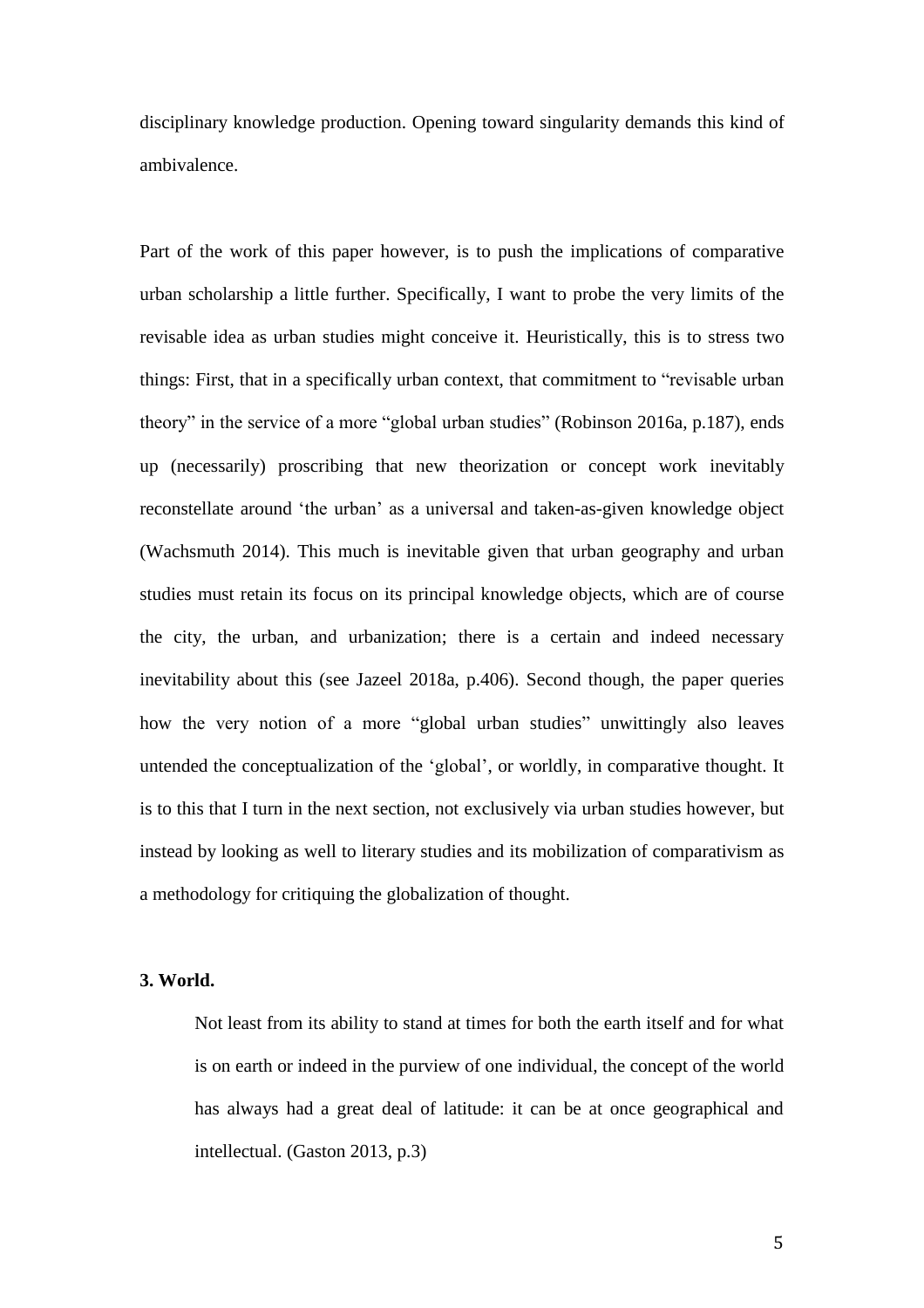If part of the work of this paper is to interrogate global claims, or the worldly aspirations contained within Mustafa Sa'eed's Anglophonic library, then it is worth asserting that as much as the world is a material, thingly, biophysical entity, it is also a figure, a concept, that has deep historical roots in the European metaphysical tradition, from Kant's engagement with the Copernican Revolution onwards. As Sean Gaston (2013, p.xi) has written, it is this philosophical and hermeneutic tradition that tethers the concept of world – and by implication, 'the ever more worldly' that decolonization moves toward – to the "all-too ready acceptance of a seemingly unavoidable logic of containment that has its roots in the classical tradition." In a move that seems to build on the critique of this logic of containment, Aamir Mufti's most recent book, which is a critique of the category of 'World Literature', has drawn attention to the ways that the adjectival prefix of 'world' in 'World Literature' functions as a "*plane of equivalence*, a set of categorical grids and networks that seek, first of all, to render legible as *literature* a vast and heterogenous range of practices of writing from across the world and across millennia, so as to be able, second, to make them available for comparison, classification, and evaluation" (2016, p.11, emphasis in original). What he stresses, of course, is how the promise of particular worldly, or indeed cosmopolitan, imaginations actually flatten difference, turning it into the comfortable coordinates of diversity because of the sticky particularity of that universal vision (also see Roy 2016, p.206).

Interrogating this problematic notion of global diversity is, of course, very relevant for thinking through a geography of difference in the comparative imagination. Indeed, this is the kind of algorhythmic and computational geographical imagination

6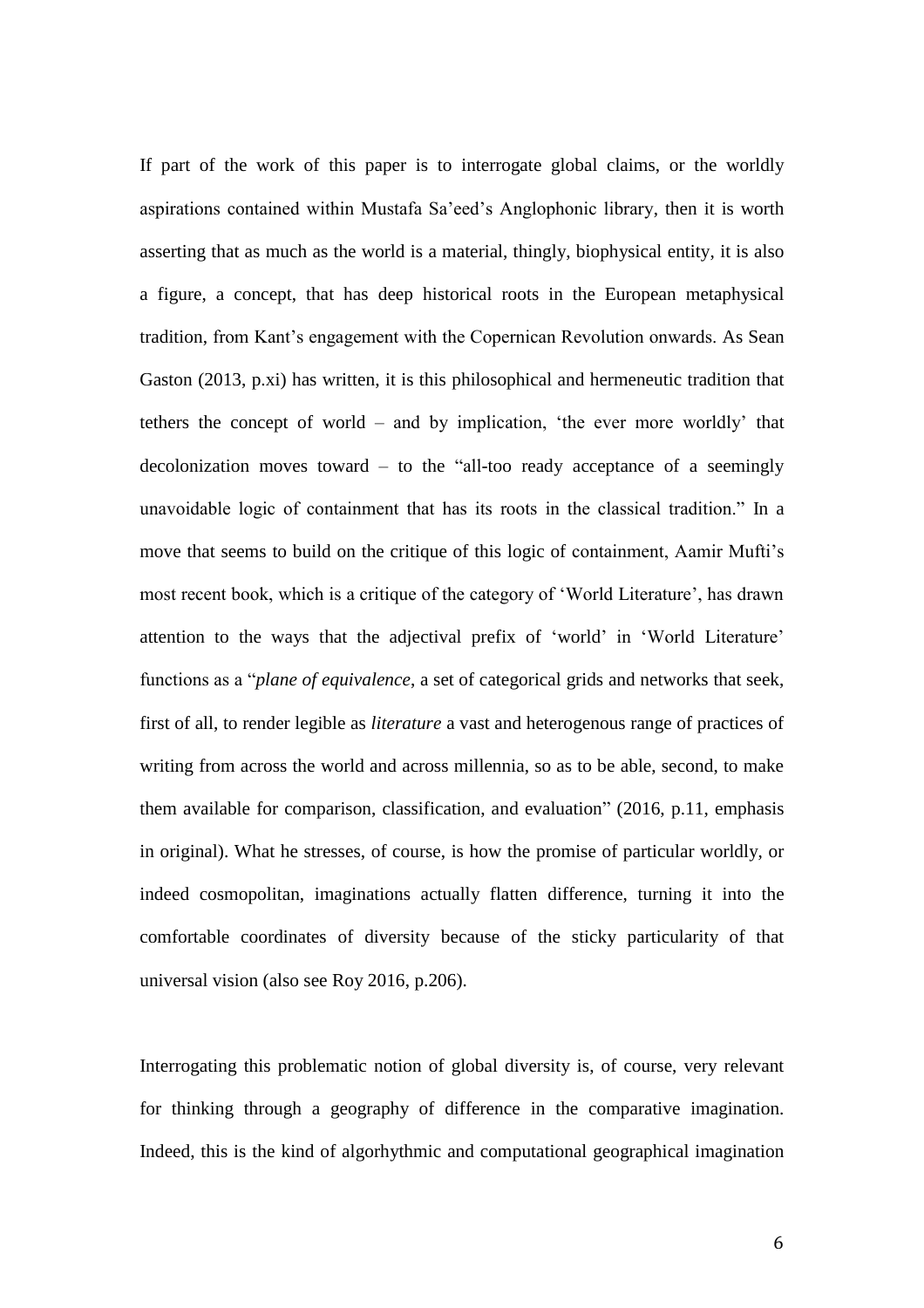that Gayatri Spivak (2003, p.72) critiques through her methodological trope of planetarity which she proposes to "overwrite the globe". The globe and globalization, for Spivak (ibid.), imply the "imposition of the same system of exchange everywhere"; they are an extension of that containing sense of 'world' in the classical tradition. The globe and globalization present us with an abstract ball covered in the lines of longitude, latitude and other computed lines of measurement and classification through which we can easily compare. The globe is that which GIS and the graticule present to us for immediate comprehensibility. But Spivak's point is that immediate comprehensibility is antithetical to actually existing singularity. For her it is the planet that offers us a way around these reductive comparisons and into the ethico-conceptual space of singularity. The planet is that which slips from the grip of algorhythmic or computational logic; it is that which cannot be fixed by the messianic gaze of one system of measurement with universal pretensions. The planet, as she puts it, "is in the species of alterity" (ibid, p.72). It means such different things to different groups located (dis)continuously across its surface that it continually "flings us away" (ibid., p.73). The key point here is that alterity, as opposed to mere diversity, is underived from us. It is that for which we do not (yet) have a language.

The key thing I want to tease out here is that if it is inevitable that there will always be the kind of planetary difference that resists being known and therefore contained theoretically and conceptually, then planetary difference is a methodological challenge. It is an imperative woven into decolonization that should steer us toward the effort required to grasp differences on terms true to the singularity of those differences. Planetarity is thus a disposition to knowledge, and as Spivak (2013, p.73) writes, "[w]e must persistently educate ourselves into this peculiar mindset."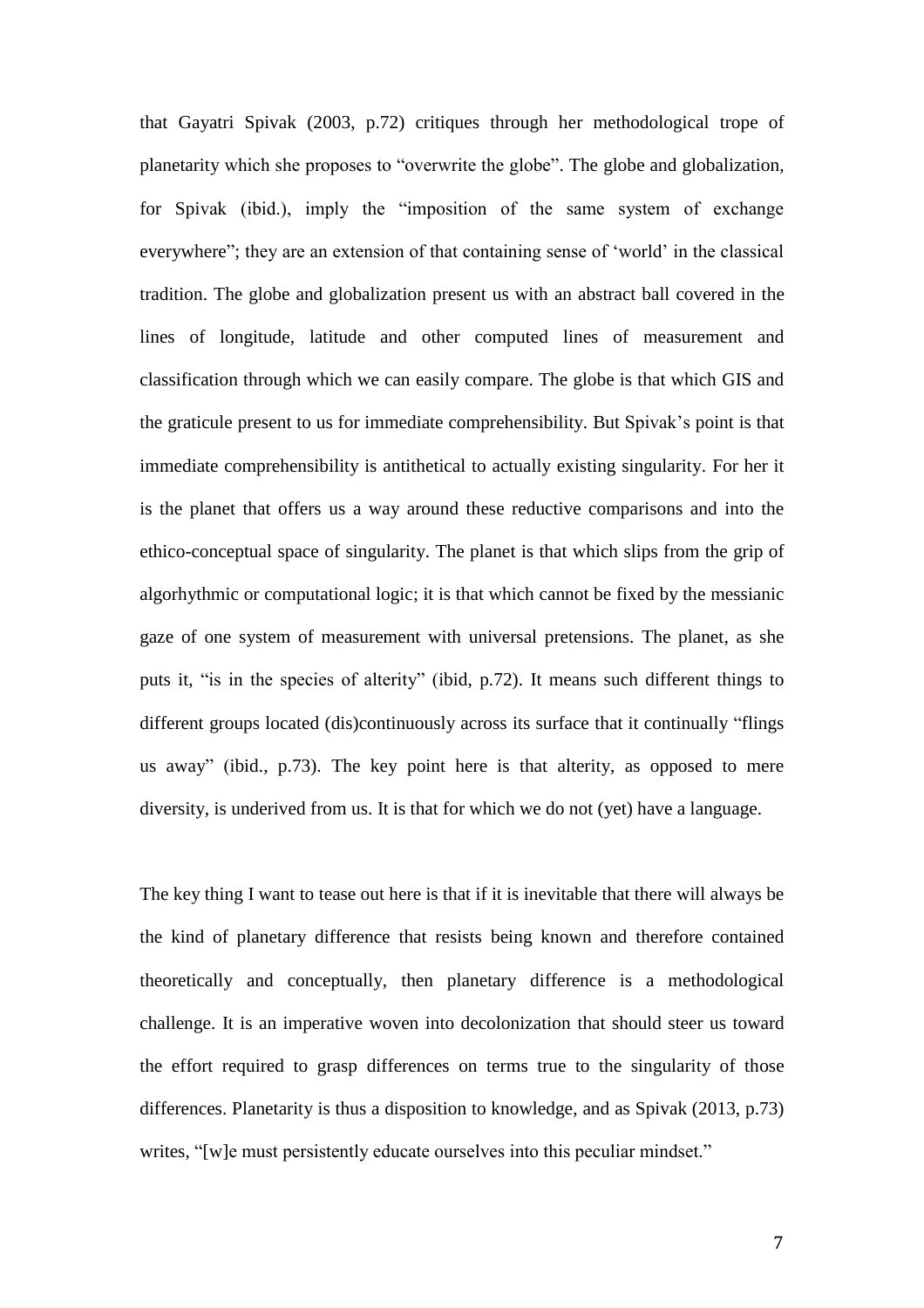Equally, planetarity is a trope for our discipline insofar as it implicates Geography as earth-writing (see Friess and Jazeel 2017). It asserts the always-already multitudinous scriptings or textualizations of multiple worlds. Educating ourselves into the mindset of planetarity therefore, means developing literacies that enable us to read the planet's many and discontinuous textual fabrics. In other words, and unsurprisingly given that both Spivak and Mufti are literary theorists, the world, or planet, for them is textual. It is written. However, and this is a point that has too often been lost in the recent history of debates concerning cultural geography's materialist turns, the planet is not always written *in English*. That is to say, it is not always written in a script that is easily legible by and to the (Anglophone) geographical researcher. To make this point is, of course, to veer toward an ontological position: 'there is no outside text' / 'il n'y a pas de hors-texte', and so on. However, I would not want to characterize this as an anti-materialist post- or de-colonial position. Indeed, a close reading of Edward Said's *Orientalism* (1978), and his later collection of essays *The World, The Text, and the Critic* (1984), reveals how early postcolonial readings of the textuality of (spatial) knowledge never denied materiality, but sought instead to seek understandings of how materials like the world, like space, come to mean in certain kinds of ways. Indeed, this is a point that readers of the *Singapore Journal of Tropical Geography* will need no reminding of given the spatial ambiguity and discursive history of what we now so readily refer to as 'the tropics'. As Felix Driver and Brenda Yeoh (2000) reminded us in a special issue of this journal some years ago now, as material as tropical space is, its history and that of tropical vision is entirely complicit with colonialism and imperialism. What concerns me in what follows is how to be able to read, to discern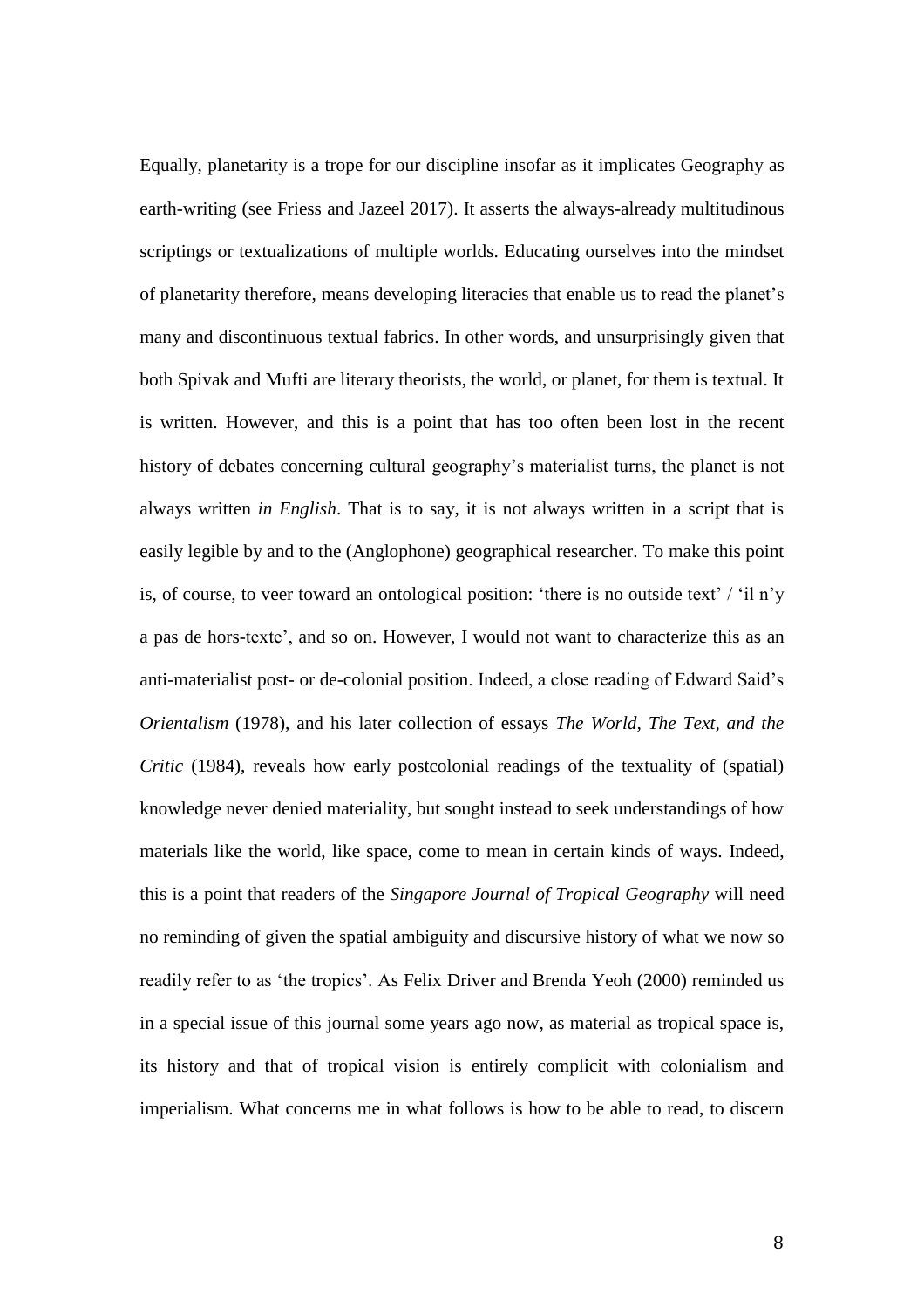the outlines of, the other story? Methodologically, how as researchers can we make that move into the text of the other?

To this extent, it is important to stress that the singularities I evoke in this paper are spatial and historical, not temporal. In other words, they are positioned in geographically relational ways to the here and now; to the wellsprings and vanguard of what we consider to be the cutting edge of our disciplinary knowledge production: the RGS/IBG annual conference, our top ranking peer-reviewed journals, so on and so forth. The singularities to which I am gesturing are historical insofar as they have their own relationally connected pasts, but they are also simultaneous with us in the here and now (Massey 2005). This is an important point because it is to position the kind of singularity I evoke here in relation to the patterns of repetition and difference that produce a singularity that Gilles Deleuze (1994) famously opposes to representation. This is a move I do not want to make because of its geographical implications, even though, as Dewsbury and Thrift emphasize, Deleuze's political challenge is to foster a life in which repetitions co-exist "in a space in which difference is distributed" (Deleuze in Dewsbury and Thrift 2005, p.91). For Deleuze, however, it is the immanence of space, its configuration as a "moving concept" (Dewsbury and Thrift 2005, p.89), that places it outside the reach of representation. The point here is that when Deleuze writes of repetition as a "singularity opposed to the general" (1994, p.3), and when he states that "[t]he theatre of repetition is opposed to the theatre of representation, just as movement is opposed to the concept and to representation" (ibid., p.12), it is important to recognize the temporalizing movement *forward* that he is evoking. This is the event-oriented immanence of Deleuzian spatiality, which seems to not quite be the lateral movement into quite other spatial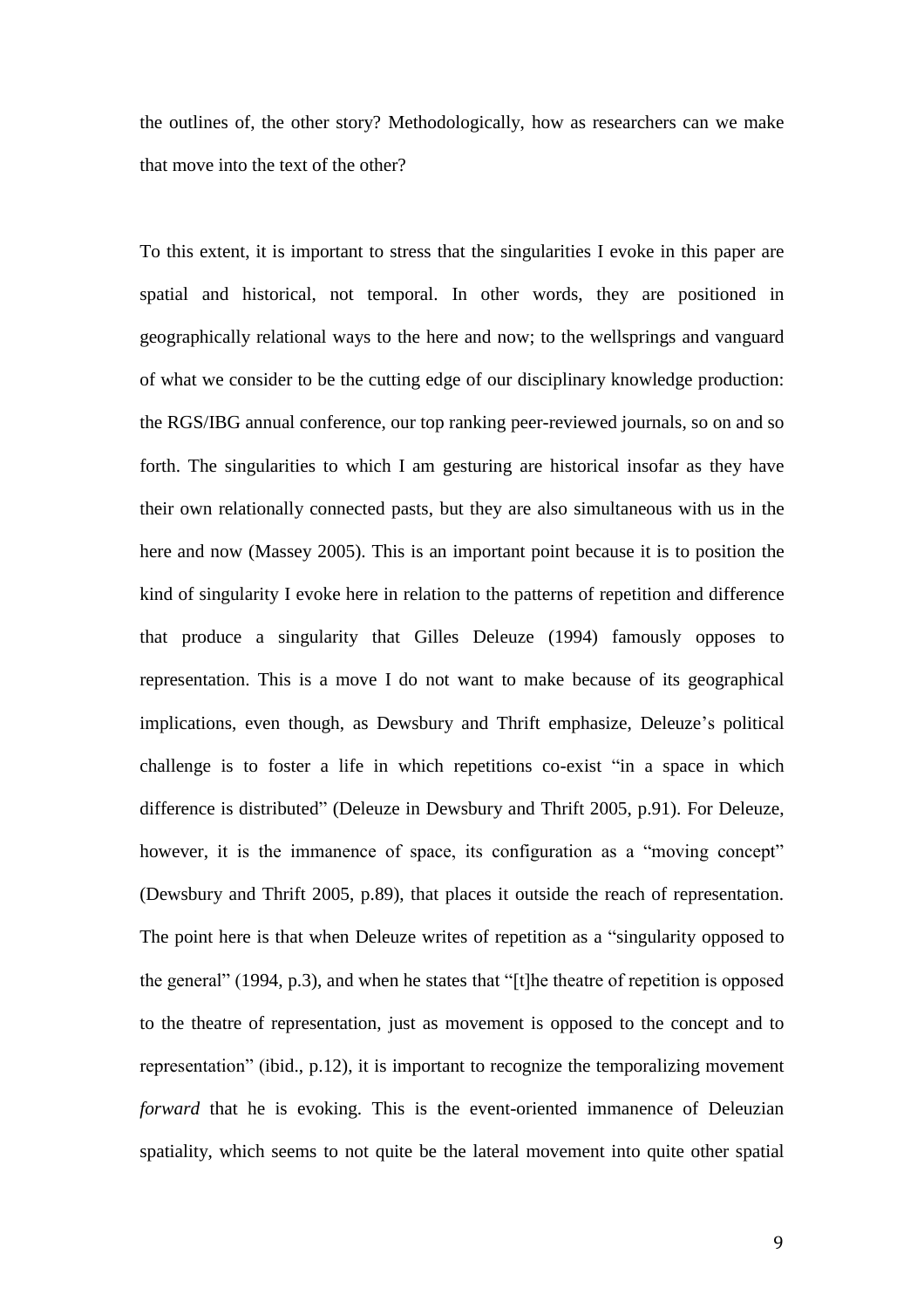contexts where *our* literacy fails us. In other words, and to return this reading to the motif with which this paper began, Deleuzian singularity is *not* the movement out of the quite particular Anglophonic epistemic space of Mustafa Sa'eed's library in *Season of Migration to the North*; his singularity is not a movement into the Sudanese space that surrounds Sa'eed's library so to speak. It is instead a temporal movement forward that pushes beyond our extant representational capacity. My point is that the singularities to which I am gesturing are not immanent, at least they are not *about to be* formed as the rhizome produces anew its changing same. The singularities to which I am referring are simultaneous with one another, they are relational too, but they are discontinuous with *our* conceptual systems. *We* do not have the language for them, which is not to say these singularities have not yet emerged. They exist, but in radically different epistemic domains. This is what makes them singular and incomparable in the concept world we inhabit.

That said, Deleuze's central problematic regarding the essence of repetition is a useful one insofar as, in his words, the problem "is a question of knowing why repetition cannot be explained by the form of identity in concepts or representations" (1994, p.23). As Jennifer Robinson (2016b, pps.17-18) has written in an astute reading of Deleuzian singularity, "Deleuze draws us into a proliferation of revisable Ideas (and infinite learning; 1994: 241), already intimately connected with many other concepts and experiences but amongst which there is no original model, original or copy (1994: 153)." For my purposes, this is useful inasmuch as we can think that revisability across space contiguous with us, but at the same time epistemically discontinuous. It is the necessary temporal simultaneity and spatial contiguity of this notion of the revisable idea that should prevent what, in research between global north and south,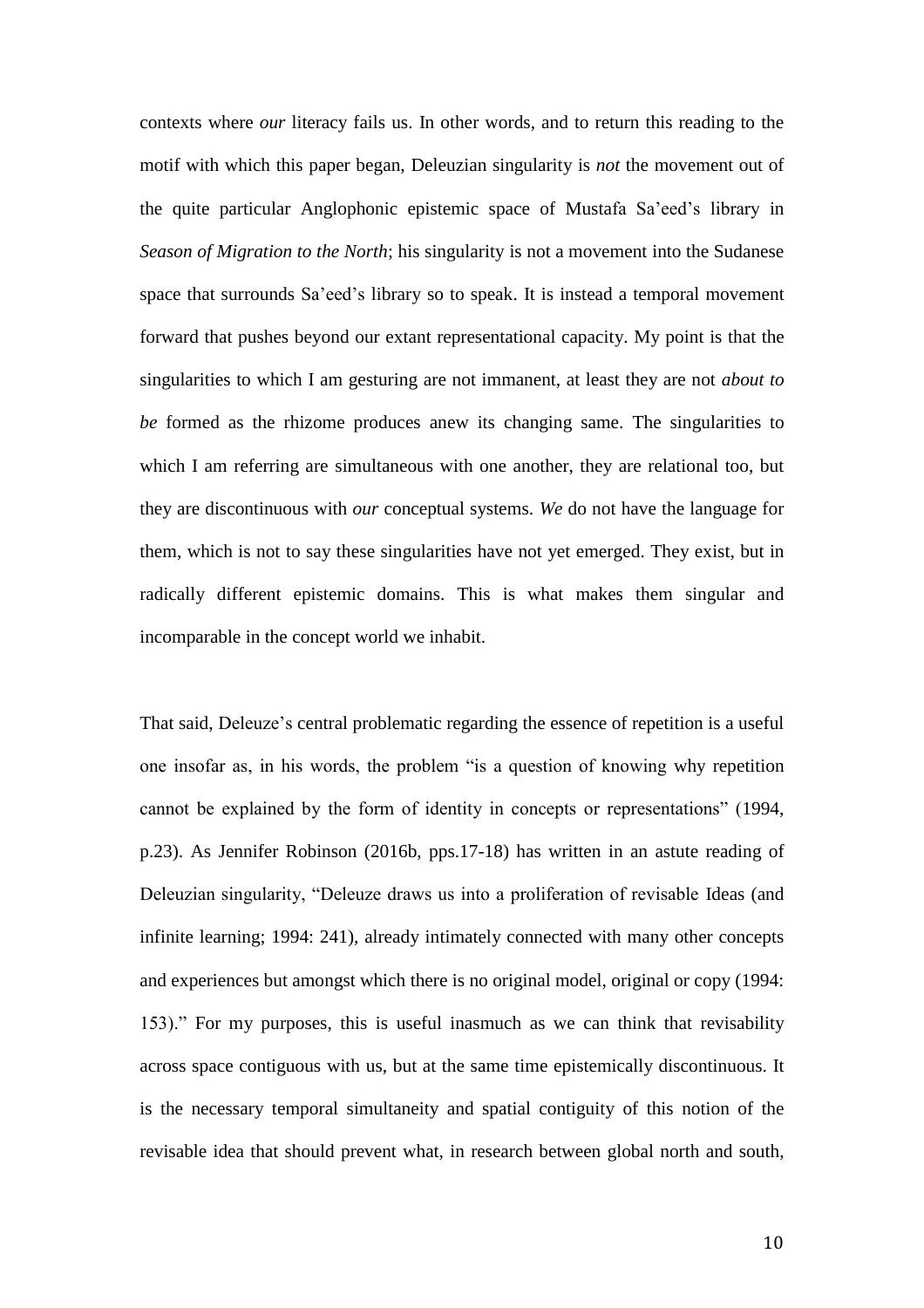would I think be the too easy option of reaching for the non-representational where we simply do not understand, where we cannot read. Instead, what I am gesturing toward in this paper are strategies for learning and developing the literacies to move toward these singular instantiations of concept-metaphors that cannot be fully explained by those very concepts; singularities that are off *our* representational grid so to speak, but not by any means beyond representation in the Deleuzian sense.

#### **4. Decoloniality.**

In this sense, it is worth thinking with the theme of the 2017 RGS/IBG annual conference a little more concertedly: decoloniality. The Modernity/Coloniality/Decoloniality research programme has emerged principally from Latin American Studies over the last few decades. Scholars like Anibal Quijano, Maria Lugones, Walter Mignolo and others, point to the European conquest of Latin America as that which precipitated the constitution of a new world order which, half a century later, has resulted in a form of power covering more or less the whole globe: what they refer to as coloniality (Quijano 2007, p.168). In this analysis, academic knowledge production, even in its critical leftist incarnations, results in what Walter Mignolo (2002) refers to as a *geopolitics of knowledge*, wherein even critical leftist knowledge production is inseparable from the kind of coloniality they diagnose. In Mignolo's (2002, p.64) words, "the planetary expansion of the social sciences implies that intellectual colonization remains in place, even if such colonization is well intended, comes from the left, and supports decolonization." What this puts to us is the very tricky double bind of, paraphrasing Audre Lord (1983), dismantling the master's house with the master's tools.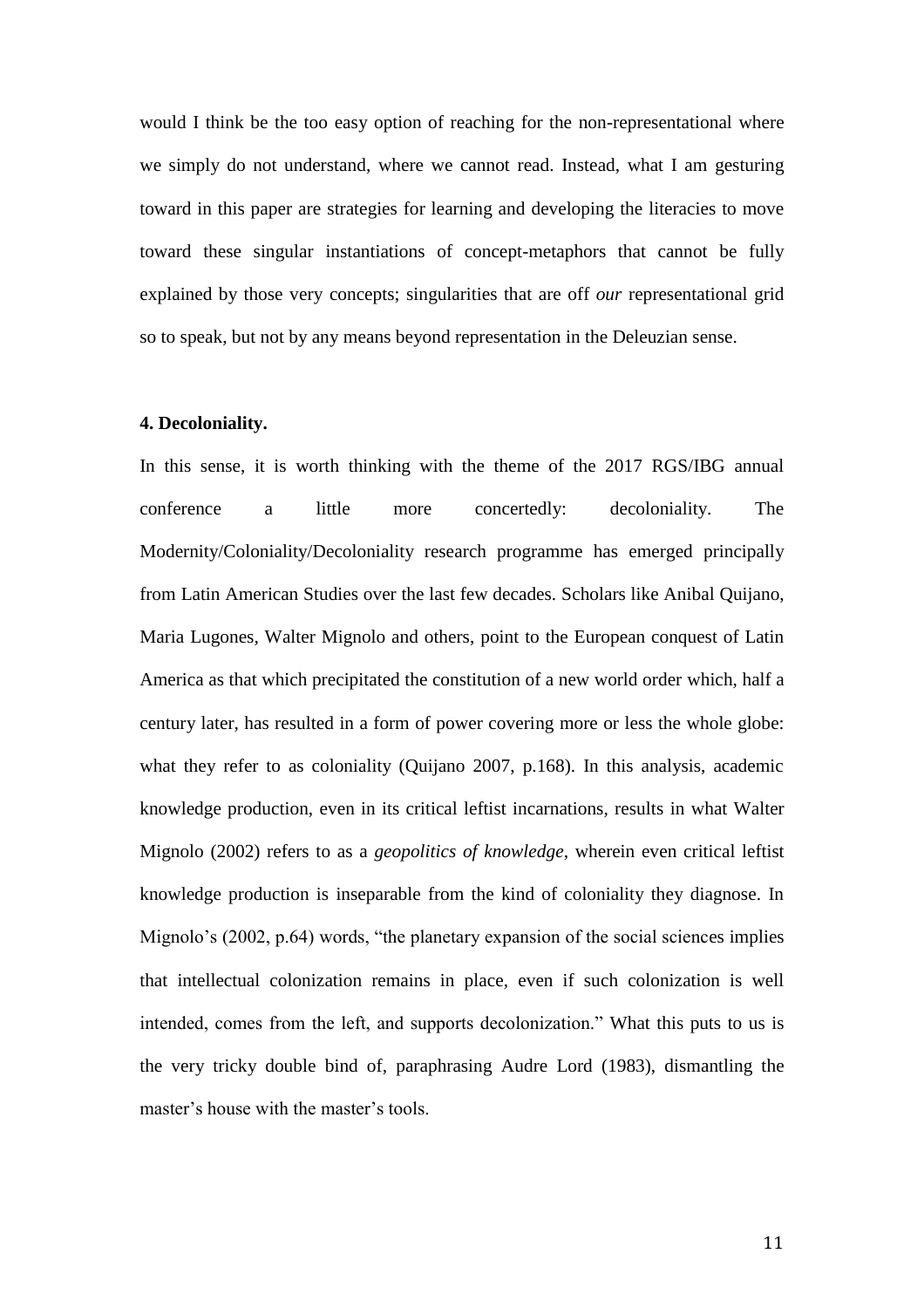What decolonial scholarship proposes in response to coloniality is a project of delinking knowledge production from the academy rather than scholarly transformation within the academy (Asher 2013, p.835). It looks to 'indigenous' and 'southern' thinkers for epistemic perspectives heretofore obscured by the Eurocentric rationality of Mustafa Sa'eed's library, just as it urges us to interrogate the coloniality of the ways that terms like 'indigenous', 'southern', and in the context of this journal 'tropical', fix and contain those subjects and spatialities. Decolonial scholarship suggests the very impossibility of decolonizing the academy from within, when the academy is itself the harbinger of coloniality. In other words, for decolonialists our attempts as academicians to decolonize geographical knowledge are akin to tinkering while Rome burns. And in the run up to the 2017 RGS/IBG conference and British Geography's attempt to force a conversation about decoloniality, James Esson and other members of the Race in Geography Working Group have shown us the value of reiterating that argument (see Esson et al. 2017).

As necessary as this position is, however, there are some problems with it. First, as Kiran Asher (2013, p.839) has pointed out, Mignolo and co. seem to persistently fall into the trap of equating their political aims with theory. That is to say, a kind of 'theoretical' orthodoxy has emerged around the Modernity/Coloniality/Decoloniality programme such that we end up with the intellectual object of so called decolonial praxis *as* theory. In other words, the argument about delinking decolonial knowledge production from the academy cannot itself be delinked from the academy and thus has problems resisting the kind of commoditization complicit with coloniality. Second, and perhaps moreover, if the Modernity/Coloniality/Decoloniality programme's trenchant insistence on delinking is to be successful, its own logic dictates that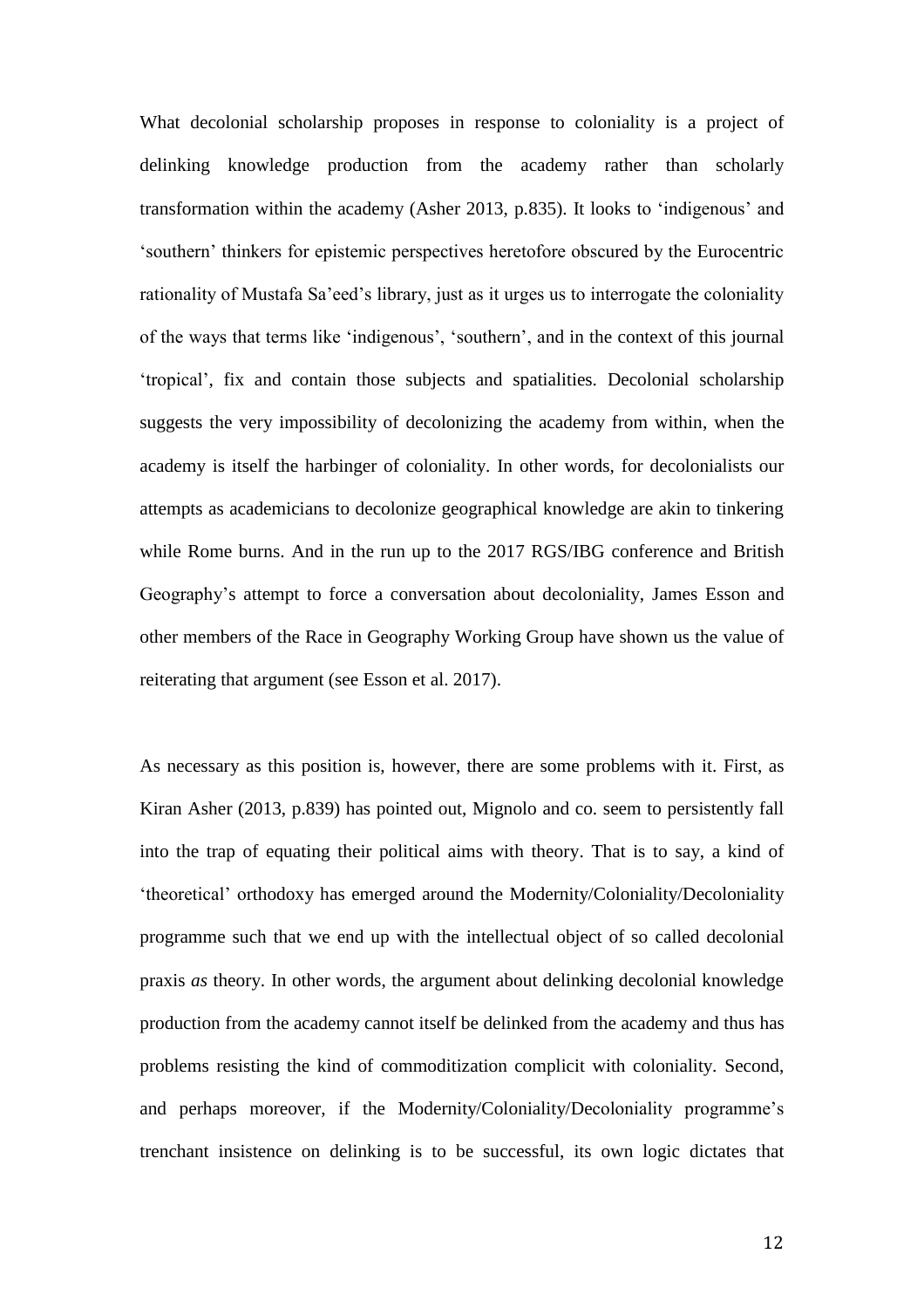decoloniality ends up mitigating against the entry of subaltern, indigenous or southern thinkers into the formation of disciplinary thought or indeed public life. In fact, as the literary critic Jean Franco (2010) has observed, the eventual disintegration of the Latin American Subaltern Studies Collective was in part due to that very tension between the Latin American subaltern's potentially "generative public role" (ibid., p.222), and disagreements amongst the collective about the obstinate insistence on "*not* representing the subaltern within the U.S. academy" (ibid., p.214).

What this raises is a problem not of displacing the academy, but instead how to transform it, and how to transform the shape of the knowledge produced within it (Jazeel 2017). The problem is of how to bring the singularity of indigenous, southern and subaltern narratives into our imaginations in ways that, first, pluralize the very 'we' in here, and second, do so in order to (re)produce the academy as a more open, heterogenous epistemic community, or what Richa Nagar (2014, p.5) refers to as an "anti-definitional' analytical space"; a space wherein those other voices are not translated out of all recognition such that they conform to our disciplinary, theoretical, and conceptual protocols. These challenges are not new. Indeed, this is the kind of decolonial epistemic politics that Wendy Shaw, Herman Douglas and Rebecca Dobbs (2006, p.272) prescribed for disciplinary Geography over 12 years ago now. As they stressed then, indigenous politics demands entirely different forms of knowledge production that are "at times, contrary to the 'geography of reason' produced during the so-called Enlightenment." This is the challenge that singularity poses, and to which I turn in the last half of this paper more directly by evoking a few methodological strategies and their potentials for routinely moving researchers toward singularity and its potential.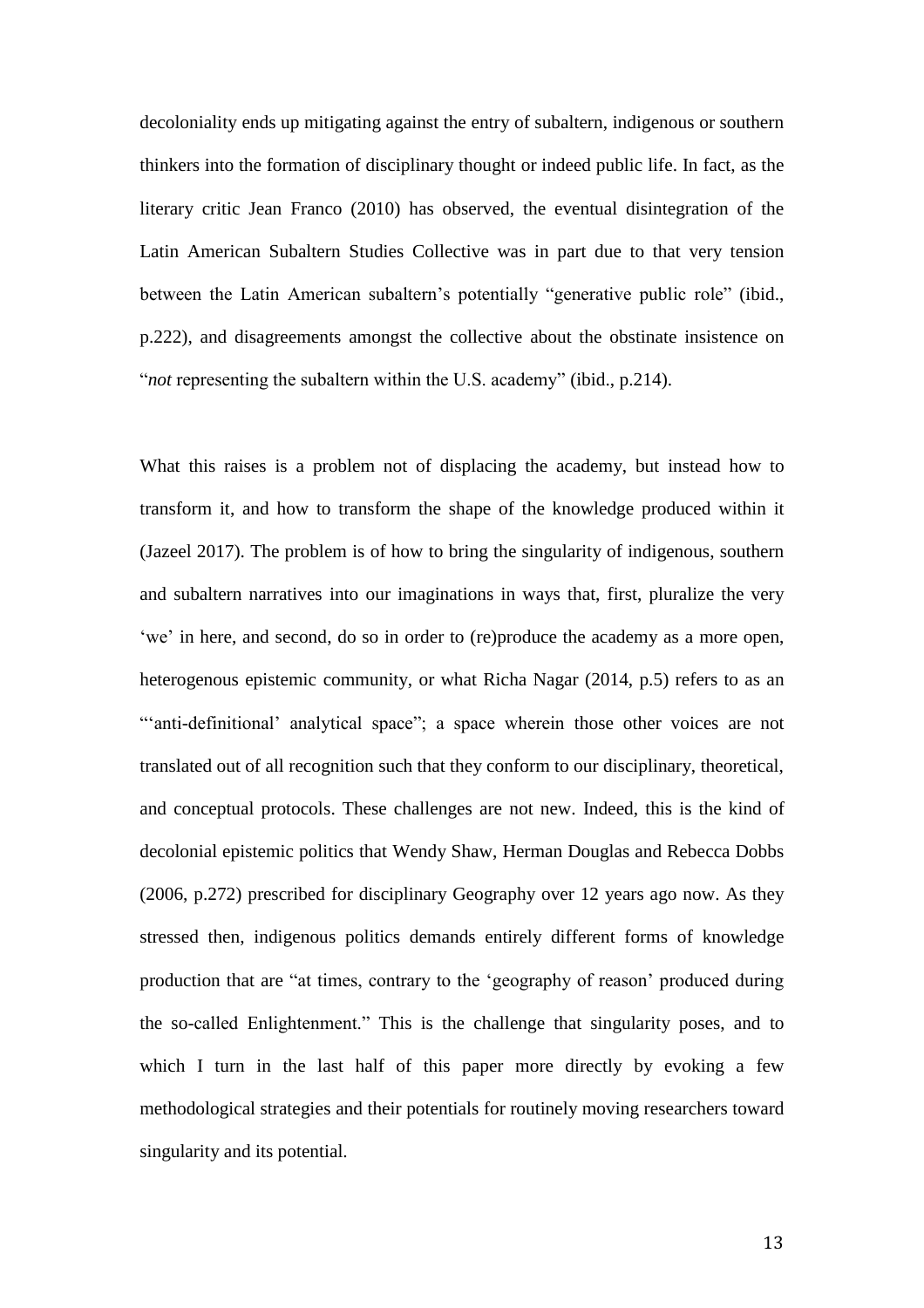## **5. Singularity.**

The five brief strategies, or tactics, for moving toward singularity that I outline in what follows are not offered as a step-by-step guide in any sense. Rather, by discussing them in turn my aim is to suggest something of what singularity offers in relation to the task of bringing difference and different kinds of knowledge into representation in Anglophone geography. The strategies I discuss are: *theory and reading*; *friction and fragments*; *translatability and untranslatability*; *abiding by*; and lastly *poetics*. It should be clear by now that the work I want the singular to do is to ostensibly pull disciplinary Geography back from an intellectual culture of subsumption that reduces examples and cases to exchangeable instances, or conceptual givens, for the benefit of a disciplinary theory culture located in the EuroAmerican heartland (Lowrie and Ludemann 2015, p.3). Singularity stands thus as a point at which a given object is simply not defined. It should enjoin us, as researchers, to desist from what Raewyn Connell (2007, p.64) has usefully framed as a kind of "methodological projection", where "Data from the periphery are framed by concepts, debates and research strategies from the metropole."

### *Theory and Reading*

As to the very question of 'theory' itself in Geography, our discipline has well debated its use and locatedness. Indeed feminist geography in particular has over the years sought to interrogate the performative masculinity and hegemony of Theory culture within the academy, which has precipitated a healthy suspicion amongst geographers to what Said (1983, p.239) referred to as theory's "bad infinity". This has been signalled recently, for example, in a forum recuperating Cindi Katz's (1996,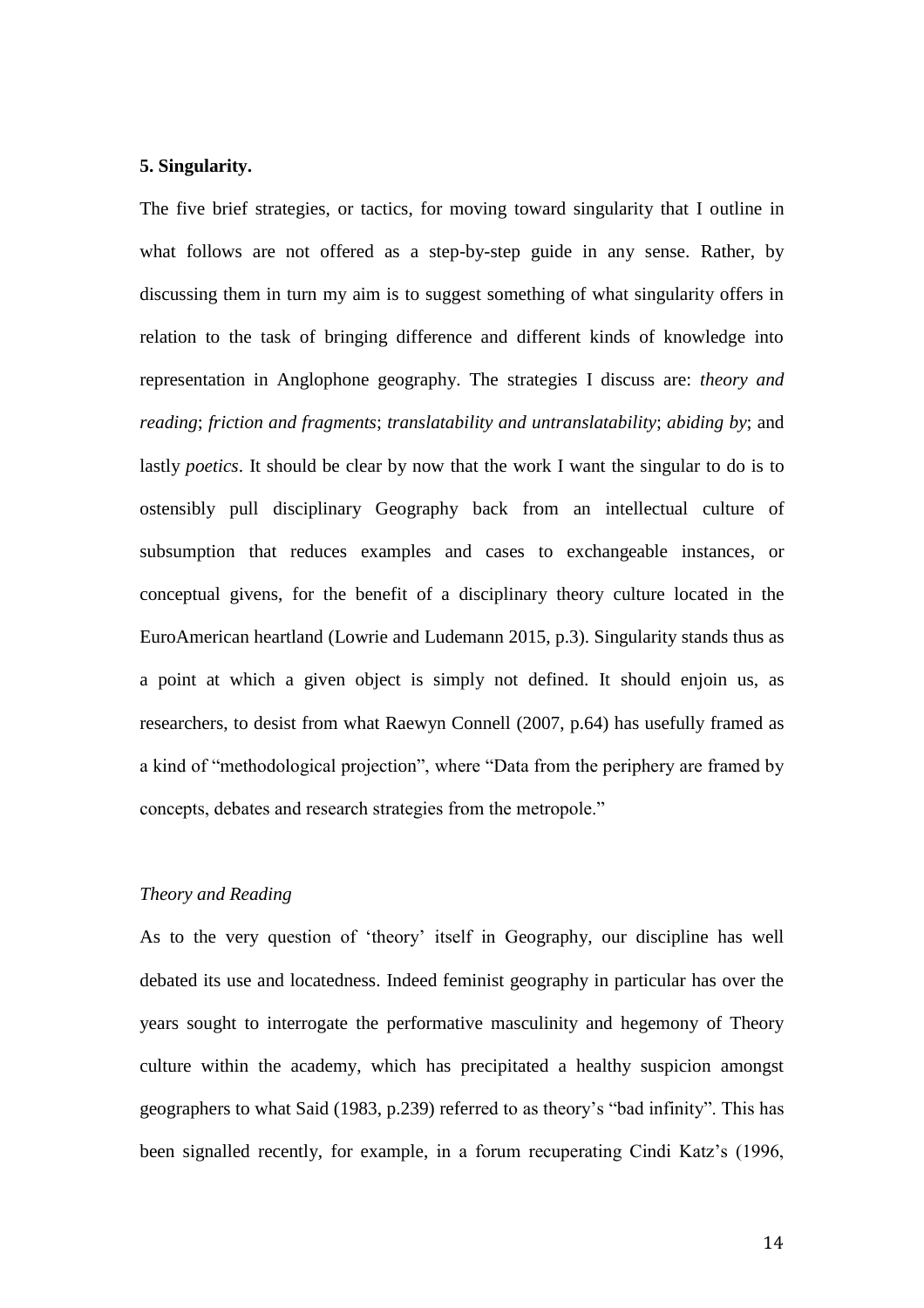p.489) notion of minor theory; a cluster of non-dominant perspectives that Katz intended to tear at the confining role of theories which become dominant in geography at a given time (see Jellis and Gerlach 2017). Whilst these attempts to substitute hegemonic with minor theory have pushed at the masculinity and Eurocentrism of Geography's theory culture, arguably in so doing they tend also to take the theoretical for granted. What I want to stress here is simply that Geography, and perhaps more broadly the Social Sciences, rarely stops to consider what exactly constitutes a theoretical text. In other words, to what exactly do we refer when we talk about 'theory'? What is it that distinguishes 'theory' from 'data' or 'narrative'? To this extent, it is worth stressing that the unthinking tendency in the discipline to separate and intuitively know 'theory' from 'method' is something that we have inherited from the positivist, scientific method. The Brazilian philosopher Marilena Chaui (2011, p.145) regards this unthinking approach to theoretical knowledge objects as a form of *authoritarian thought*, which she says "frees itself from the disturbing need to confront that which has not yet been thought." This kind of authoritarian thought, she stresses, is "Incapable of thinking difference."

To be clear, my point here is not an anti-theoretical one. Rather, I want to suggest that the discipline retreats a little from simple bifurcations of the theoretical from the empirical; from truth claims made in the absence of particular fields and contexts. The more important question as more global theoretical repertoires are built is what exactly is theory for, of what use is it, and how can it be mobilized for politicointellectual ends? In other words, not how can Geography theorize better, but *why* theorize better? This is to stress the 'so what?' of theory as it were. As such, these are questions that need to be directed to problem spaces located in our field contexts. In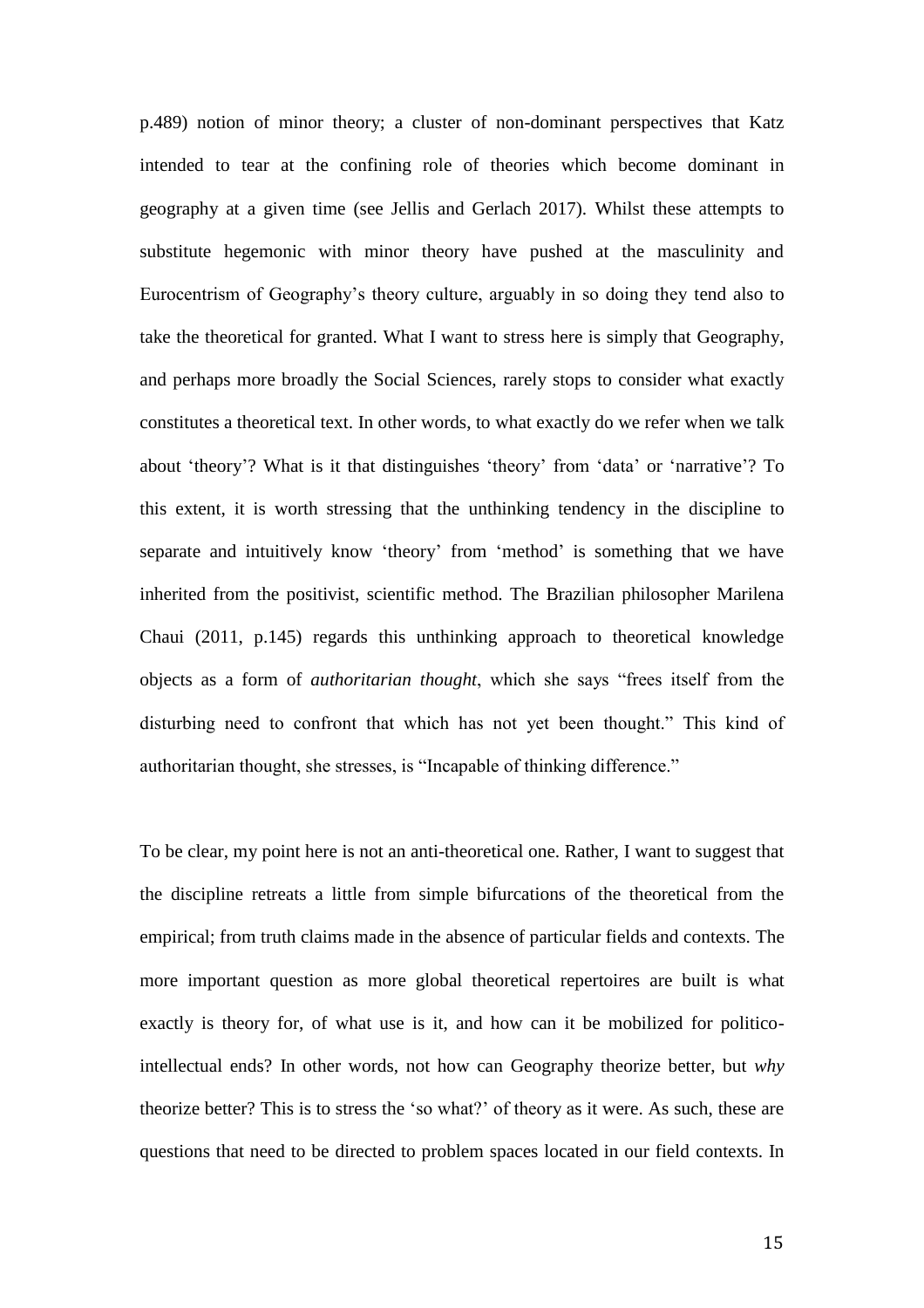this respect, singularities demand a relatively undisciplined kind of disciplinary knowledge production, not in the sense of unrigorous work, but in the sense of a careful and active work that, quoting Richa Nagar (2014, p.2), "places question marks on the utility and logic of neat positions and categories", given that those very positions and categories reflect the epistemic hierarchies, logic and investments of our own locations as EuroAmerican geographers. Singularities demand to be read in their specificity, and that requires attention to historical difference.

The imperative here is to think about what can be learnt from literary, testimonial, or ethnographic narratives in and of themselves, and how that learning may in fact precipitate a useful kind of unlearning of the theoretical orthodoxies with which we are familiar and transact in the academy (see McFarlane 2006). And I use the word 'transact' deliberately because it implicates the exchange value that accompanies correct theoretical practice and written output in the political economy of the academy (Gidwani 2008, p.236). To be clear, I do not mean to suggest that Geographers are not attentive to the literary, testimonial, or ethnographic narratives they harvest from field spaces, archives and texts. Rather, I want to stress the importance of contextualizing those narratives historically, socially and culturally such that we can read from them what Raymond Williams (1977) referred to as the 'structures of feeling' to which they point. This is the work of close reading that is both radically empirical in its attention to particular and singular narratives, but at once theoretical insofar it enables a kind of correct and contextualized vision.

For example, in my own work on Buddhism and the aesthetic production of ethnicizing space and political geography in Sri Lanka (see Jazeel 2013; 2018b), this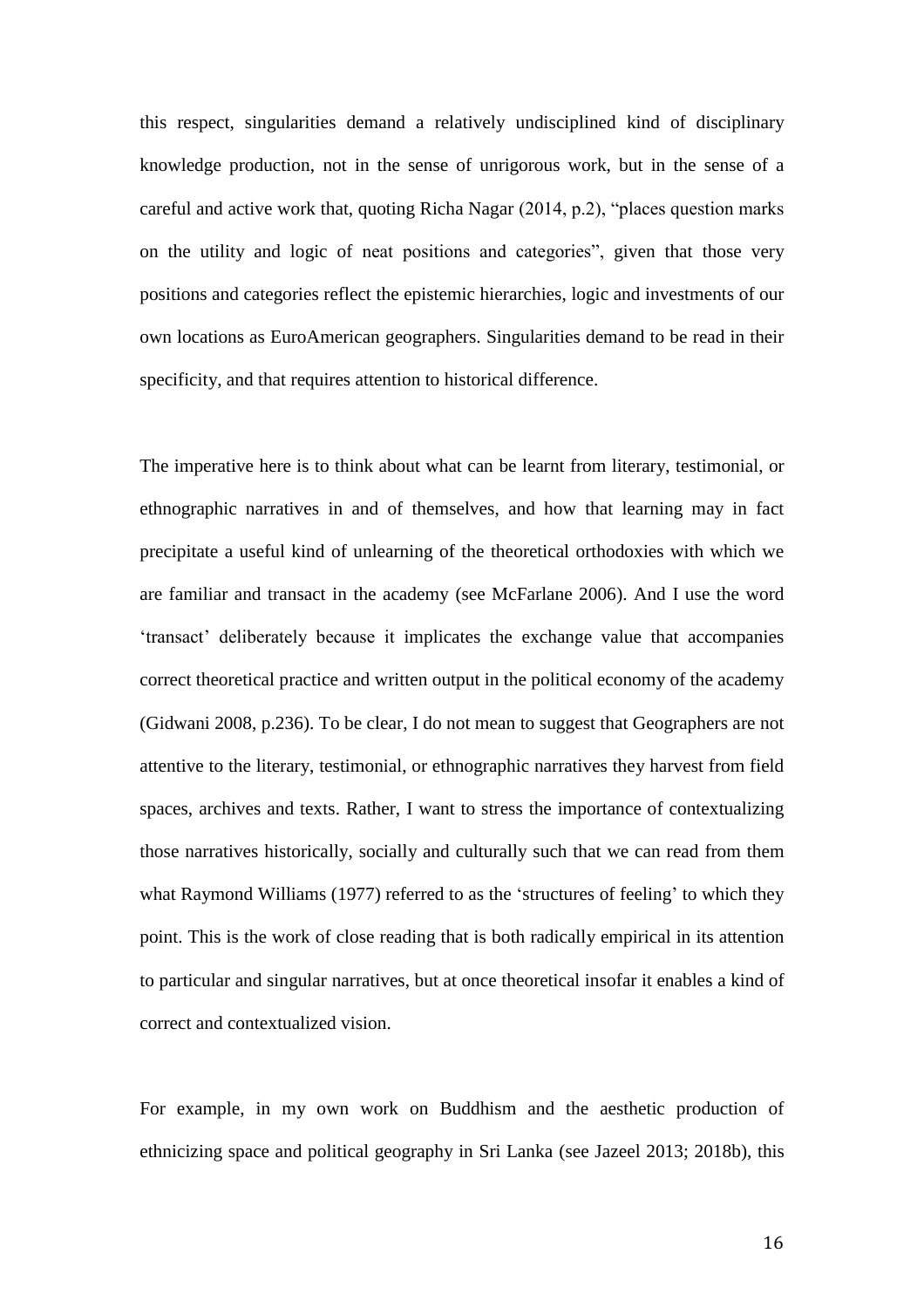has entailed a decision to stand at something of a remove from the literature on the geographies of religion and post- or infra-secularism (see for example, Della Dora 2016; Kong 2001; Beaumont and Baker 2011), which I would argue ends up holding the Enlightenment concept of religion, and the sacred/secular binary woven into it, intact. In the Sri Lankan context, notwithstanding the colonial history of world religion scholarship and a late nineteenth century history of protestant Buddhism that produced and institutionalized the presence of Buddh*ism* and its ethnicizing Sinhala power today, fragments from my fieldwork have revealed how Buddhist metaphysics also exist aesthetically in ways not reducible to the concept 'religion'. In other words, my research has found and argued that Buddhism also exists as an environmental structure of feeling, consolidated in and through certain kinds of spatialities, and told to me in terms, idioms and allegories incomparable with categorical understandings of the concept of 'religion' around which our disciplinary debates circulate.

### *Friction and Fragments*

The intention of this briefest of examples is not to imply that singularities exist in some kind of pristine, yet impossible vacuum. It is not to essentialize the singular. Instead, it is to point to the grip of global encounter, or what Anna Tsing (2005, p.5) refers to as 'friction', which is best understood as the traction of universals as they are lived. In the context of my own research, it has been useful to think about how Buddhism thought as an institutional presence in central and southern Sri Lanka – that is to say, a discourse and colonially contrived 'world religion', in other words a 'category' – is negated as it is lived from its inside out aesthetically, intuitively, as a structure of feeling, by people who would at the same time claim to be 'secular' and thus modern. Looking for these points of friction entails, in Tsing's (ibid., p.9) words,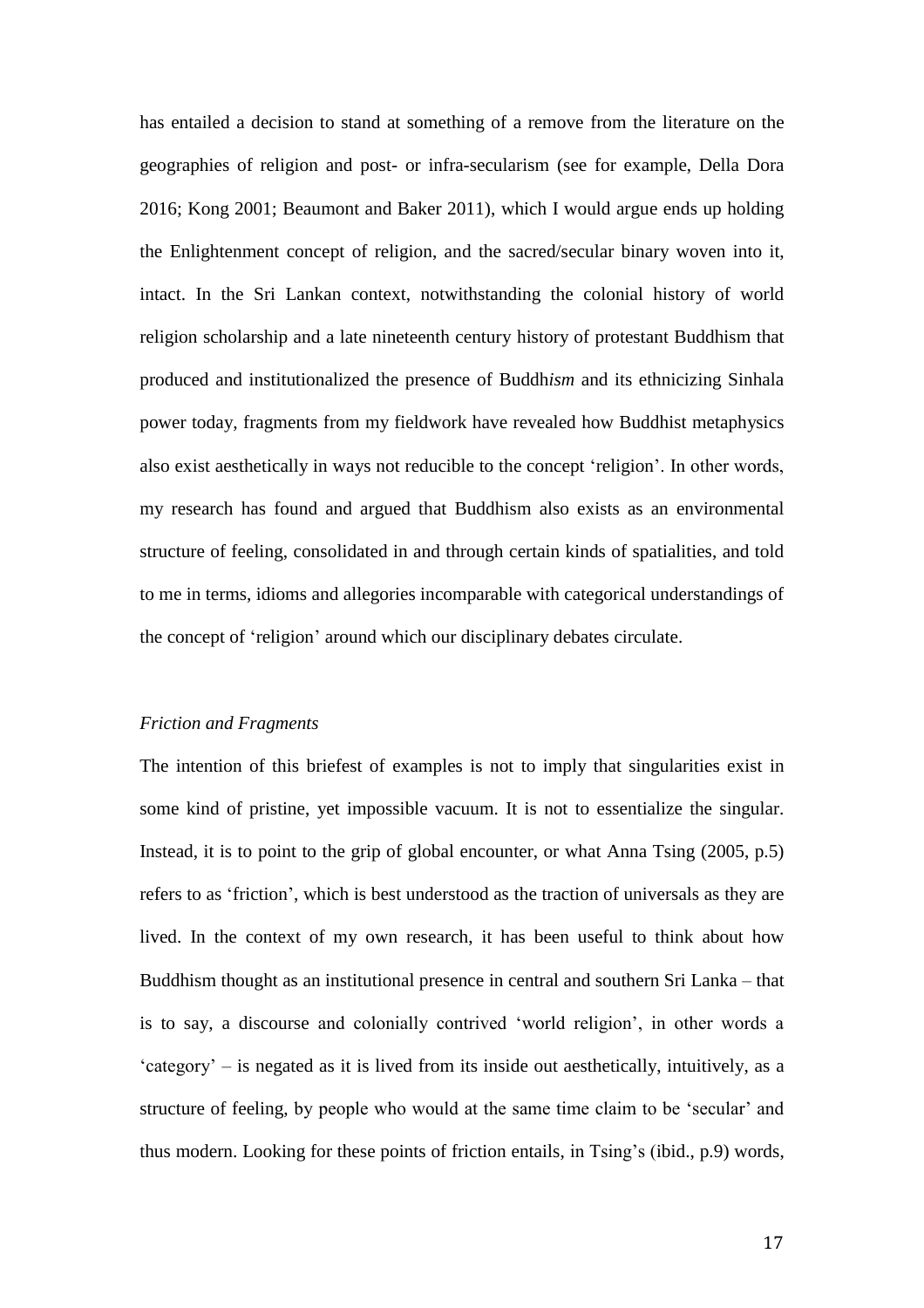a "turning away from formal abstractions to see how universals are used." She points, for example, to Celia Lowe's work on the species-collection activities of a conservation organization in the Indonesian Togean Islands, where Lowe found that English-speaking volunteers refused to learn the Indonesian names for the species they found. They saw their task instead as one of directly matching organisms found with their internationally recorded Latin species names. Their Indonesian hosts juggled local, national, and Latin species names, but in their reports only the Latin names counted (ibid., pps.94-95). What Tsing is interested in is this interpretive and epistemic moment where biological material becomes purified of its own spatial, contextual and singular histories. Friction allows her a way into following the articulative process, dipping into the cultural resources and clues she finds, and tracing their meanings closer to the ground than to their global resonances.

To this extent, Tsing's friction reveals itself in what I want to suggest are fragments, or empirical shards, embedded in fields and archives (be they material or textual). The fragment is a just as useful trope to think with in the context of singularity. In similar ways, Colin McFarlane (forthcoming a; forthcoming b) has recently speculated on exactly what fragments can help to reveal about research methodologies in the context of urban studies and urbanism. In doing so, he mobilizes a longer history of subaltern studies writings on the fragment that are useful with respect to singularity. Fragments, as McFarlane reminds us, have been fundamental to the subaltern studies project because "they present tantalizing clues to other histories and to new forms of conceptualization and methodology, often hinted at in archival research but speaking to a different way of conceiving some of the basic categories of historical investigation" (McFarlane forthcoming a, p.230). Insofar as fragments attest to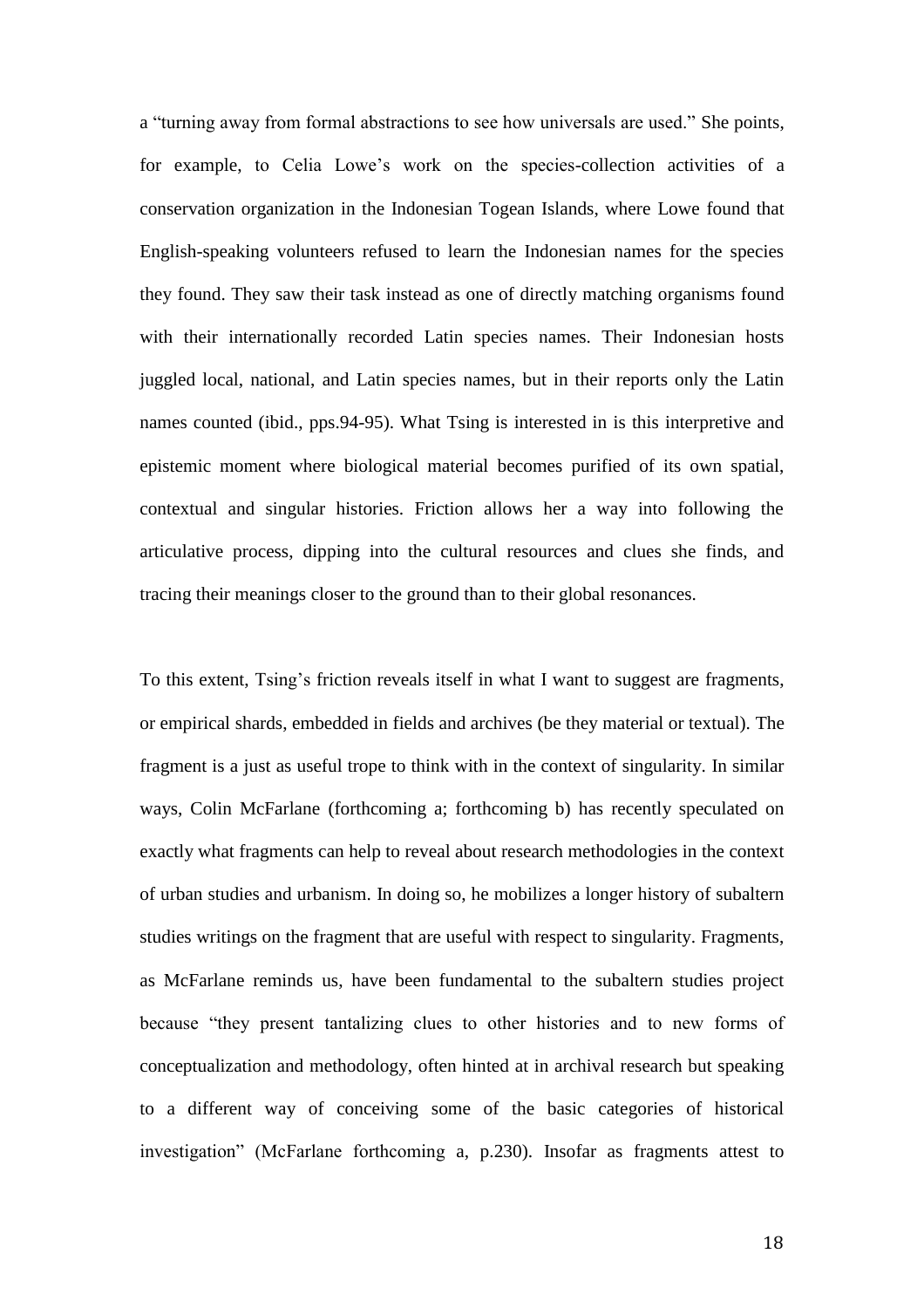empirical variation, they evidence new vantage points. As geographers, we might think about fragments as those traces found in field or archival work; a scrap of speech, a tract of text, a narrative, a material thing found or alluded to by a research participant perhaps. Fragments rarely make sense to our well-trained ethnographic eye or historical gaze. The fragment is thus evidence of some other whole thing, but evidence of what exactly we can rarely be sure. Drawing on Dipesh Chakrabarty, the fragment, McFarlane suggests, is a provocation that demands recognition that the world is "so plural as to be impossible of description in any one system of representation" (Chakrabarty in McFarlane forthcoming a, p.232). The fragment in this analysis, is a lure, an invitation to pause and stay with difference. Paraphrasing the anthropologist Brian Larkin (2013, p.337), the fragment leads us toward a "language to be learned", a language that is as aesthetic, atmospheric and sensorial as it is linguistic.

### *Translation/Untranslatability*

If the fragment leads us toward a "language to be learned", it necessitates translational work. Though the relationships between translation and decolonization warrant far more discussion than is possible here, what I want to stress is not just how singularity might usher us into linguistic and ethnographic spaces of translation, but importantly spaces of untranslatability as well. For Walter Benjamin (1997 [1923], p.159), the task of the translator is to find an echo of the original in the language into which something is translated. But for Benjamin, the implication of this is that technically passable, even technically perfect, linguistic translation is never enough. It is the "incomprehensible, the secret, 'the poetic'" (ibid., p.152) that good translation must veer toward. In this respect it can be useful to think of ethnographic and historical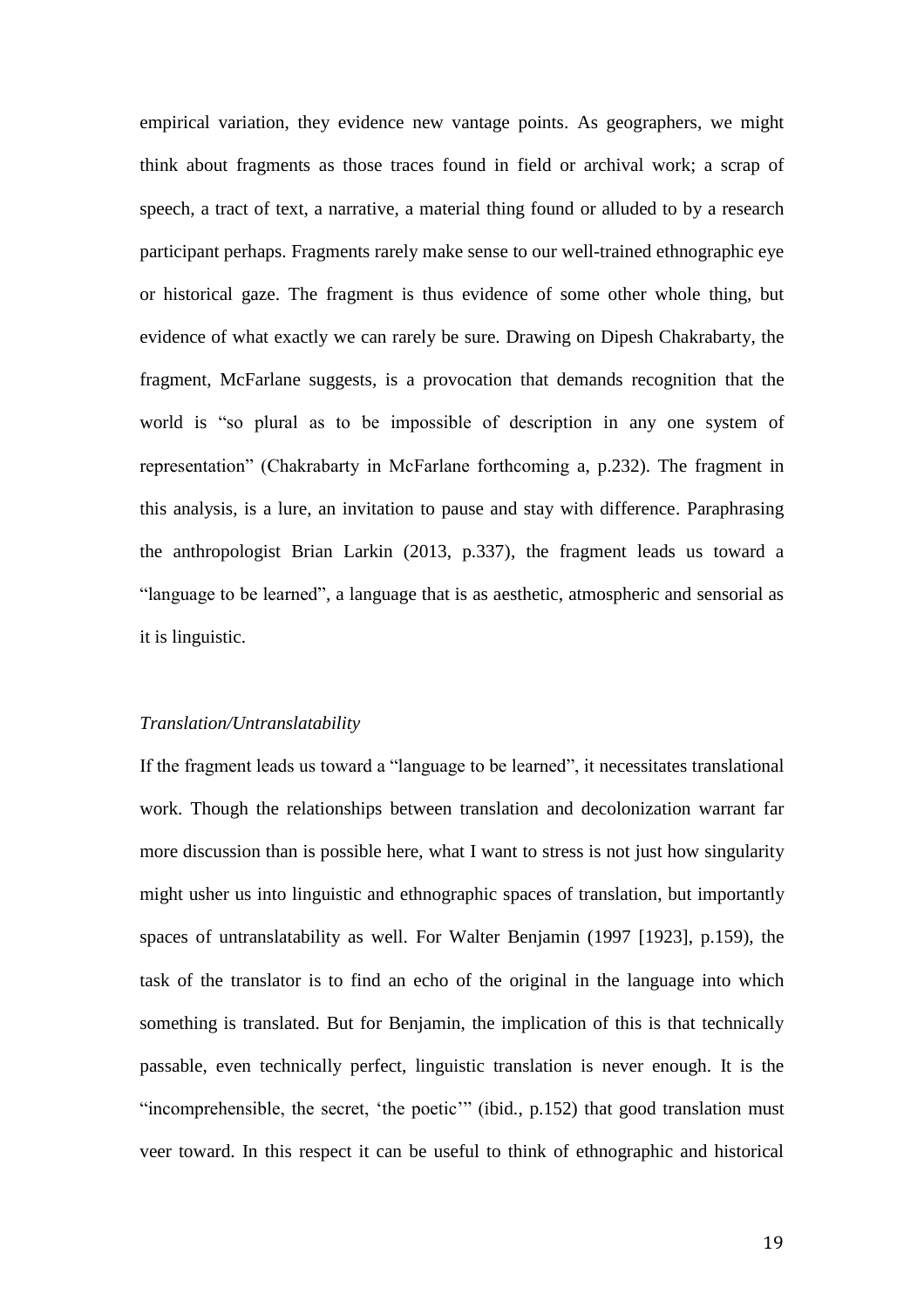work as itself an act of translation insofar as it always by necessity involves the effort to learn the poetics of another form of life (see Orsini and Srivastava 2013, p.324). As much as I would want to hold to this, particularly as the time and resources for second language learning in Anglophone Geography are increasingly limited, it is important to remember that translation *is* about the hard work of language, of textuality, of idiom; translation is what Gayatri Spivak (1993, p.210) refers to as a most intimate act of reading, a literal act of surrendering to the text of the other.

I refer to Spivak in this context not just because she is a literary critic, but because she is a translator as well. Perhaps most famously, she has translated Jacques Derrida's *Of Grammatology* (1976), but she has also translated the Indian Bengali fiction writer, Mahasweta Devi, whose fiction helped to bring the exploitation and neglect of Indian tribals, its Adivasi communities, into representation. Though Devi published over one hundred novels and twenty collections of short stories in Bengali, her renown in the English-speaking world has arguably been due to Spivak's translation of three of her books. In relation to the debates signaled above about the politics of delinking in relation to the Modernity/Coloniality/Decoloniality scholarship, this is a point worth underscoring. That is to say, Devi's significant influence on Anglophone understandings of the marginalization of Adivasi communities in India is as a direct result of her translation from Bengali into English. In other words, rather than delinking as such, it is precisely via the attempts to bring her into the space of the Anglophone academy and thus a broader Anglophone textual sphere (a space that Walter Mignolo might refer to as one marked by coloniality), that her own representations of subaltern narratives have been brought to the English speaking world.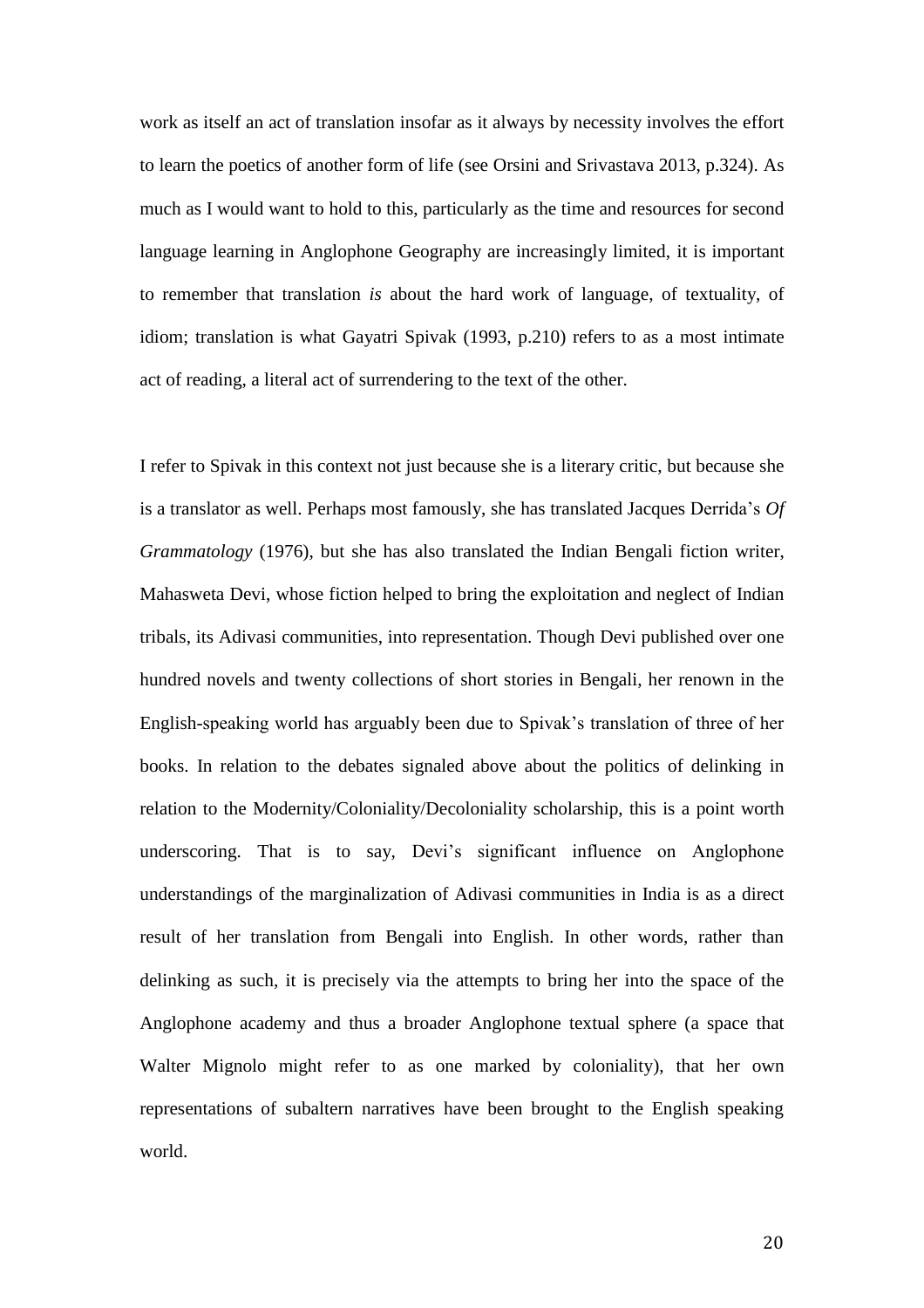This point aside, it is Devi's story *Pterodactyl, Puran Sahay, and Pirtha* in the book *Imaginary Maps* (1995) that I want to focus on in a little more depth here. The main protagonist of the story is a journalist and caste Hindu, Puran Sahay, who travels to the fictional Pirtha Block in Madhya Pradesh, home to an Adivasi community of some 80,000 people, whose land has been devastated by the fallout from the Bhopal gas disaster in the mid-1980s. On the map, Pirtha Block is shaped like some extinct, forgotten animal, the pterodactyl no less. The community are suffering drought compounded by a contaminated water table, coupled with neglect as well as illinformed and piecemeal development initiatives that prove no practical use in the face of their hunger and the local epidemic of Enteric fever decimating the local population. In Pirtha Block, Puran Sahay's guide is an old friend, a Block Development Officer called Harisharan who introduces him to representatives from the tribal community, including a man called Shankar and a boy called Bhikia. Bikhia communicates with a pterodactyl like creature that, in the story, embodies the soul of the community's ancestors and has come back to mourn the destruction and disfiguration of their land, and indeed of the tribal community. I return to the poetics of the pterodactyl below, but for now I want to dwell on one passage in the story where Shankar, the tribal representative, is explaining to Puran Sahay and Harisharan the plight of his community:

Shankar goes on talking with his eyes closed. Alas! He speaks Hindi; Puran and Harisharan also speak Hindi, but how can one touch the other? Shankar says his say in Hindi, but the experience is a million moons old, when they did not speak Hindi. Puran thinks he doesn't know what language Shankar's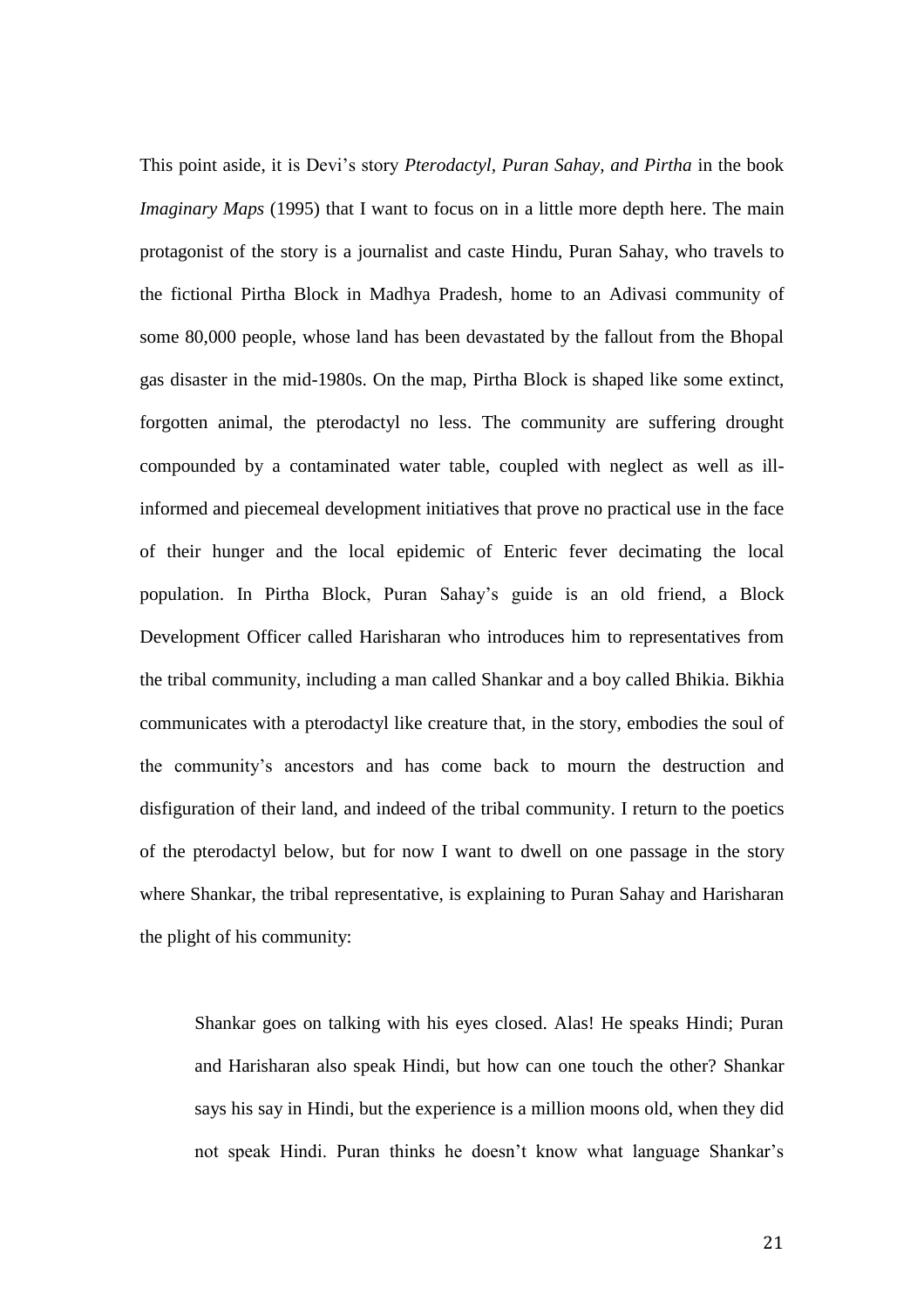people spoke, what they speak. There are no words in their language to explain the daily experience of the tribal in today's India. Pashupati Jonko, of the Ho tribe in Singhbhum, a native Ho speaker, had said with humble amazement at the time of translating Birsa Munda's life into the Ho language, There are no words for "exploitation" or "deprivation" in the Ho language. There was an explosion in Puran's head that day. (Devi 1995, p.118)

[Birsa Munda was a freedom fighter and tribal folk hero in the late 19<sup>th</sup> century]

What is clear from this passage is that, as both storyteller and documentarian of Adivasi experience, for Devi these moments of untranslatability are both important and immensely productive. It is not just that this short passage reveals "exploitation" and "deprivation" to not be endemic to tribal society (in those terms). It is also that Shankar's narrative, his testimonial, is incomprehensible to Puran and Harisharan, even as Shankar speaks in Hindi, which is Puran and Harisharan's language, because as Devi's narrative emphasizes, "there are no words in their language [Hindi] to explain the daily experience of the tribal in today's India." In other words, in Hindi the ordinary contours of tribal life are unfathomable, yet for Puran it is precisely in that unfathomabilty, in his inability to grasp the tribal experience, that he sees something of the difference that inheres in tribal life when it is told on its own terms. It is in that aporetic fragment of *un*communication that an experience is communicated. Later in the story, the pterodactyl comes to stand for this difference, for the poetics of this incommunicable experience. As Puran says to his friend Harisharan, the Block Development Officer, after having come face to face with the pterodactyl: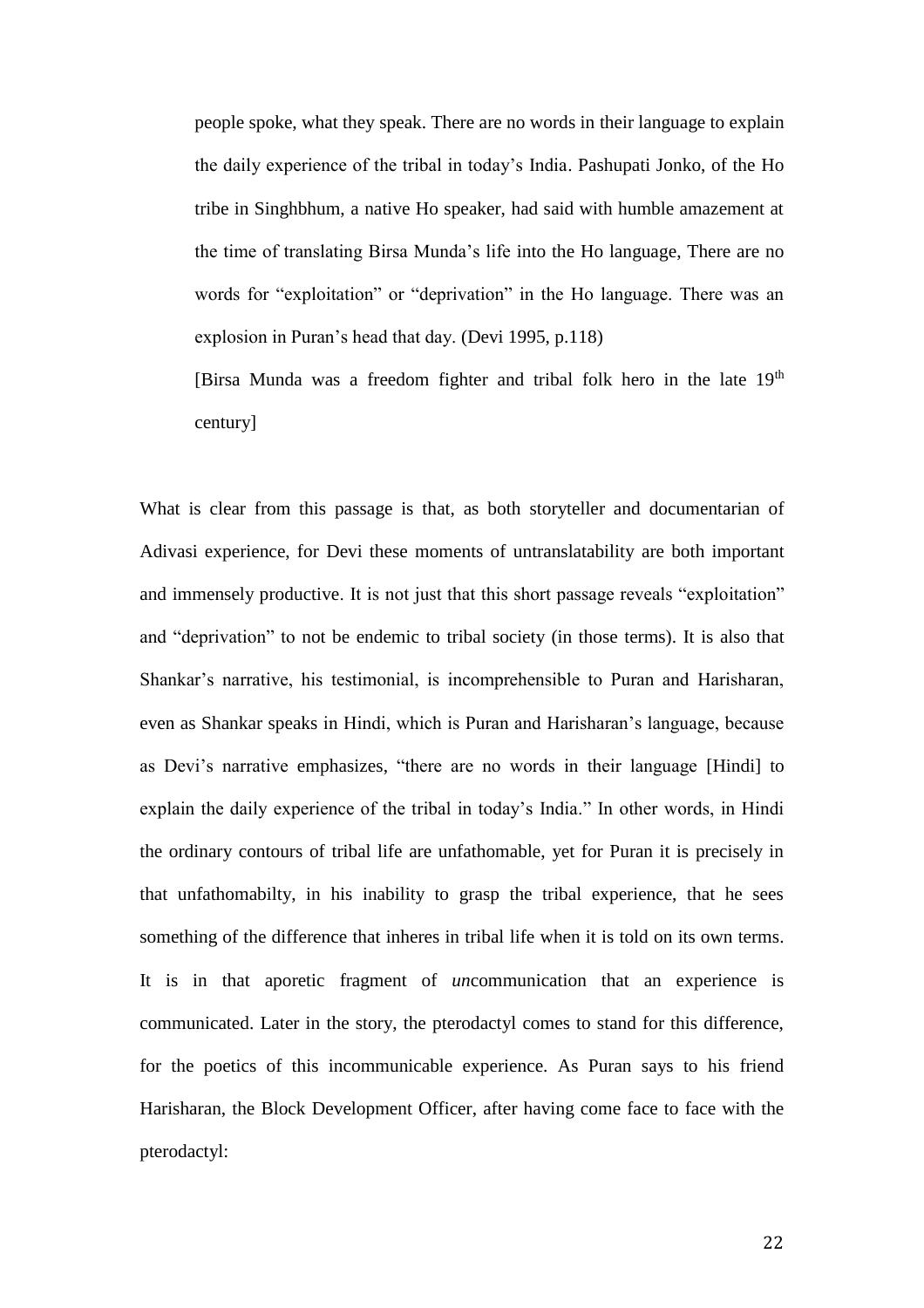…There is no communication point between us and the pterodactyl. We belong to two worlds and there is no communication point. There was a message in the pterodactyl, whether it was fact or not, and we couldn't grasp it. We missed it. We suffered a great loss, yet we couldn't know it. (Devi 1995, p.195)

Devi's text shows how moments of *un*translatability can, in fact, be immensely productive encounters where incommensurable differences encounter one another. Emily Apter (2013, p.3) has recently pointed to the political potential that "activating untranslatability as a theoretical fulcrum" harbours for work across the social sciences and humanities that can ethically and practically stand in opposition to what she refers to as the gargantuan scale of the Anglophonic globalization of disciplinary knowledge. Singularities, I would suggest, can reveal themselves in moments of translation *failure* that we need to hold on to, as Mahasweta Devi skilfully does. It is worth stressing that Spivak's translation of *Pterodactyl* also does this, insofar as it retains in italicized text all words that appear in English in the original. All those words that Devi cannot translate from English to Bengali are retained as material/textual traces of colonialism by Spivak's use of italicized font.

# *Abiding by*

There is a brief postscript to *Pterodactyl* in which Devi writes: "I have merely tried to express my estimation, born of experience, of Indian tribal society, through the myth of the pterodactyl" (Devi 1995, p.196). What is worth teasing out from this briefest of statements is simply the time, effort and patience that Devi spent on tribal issues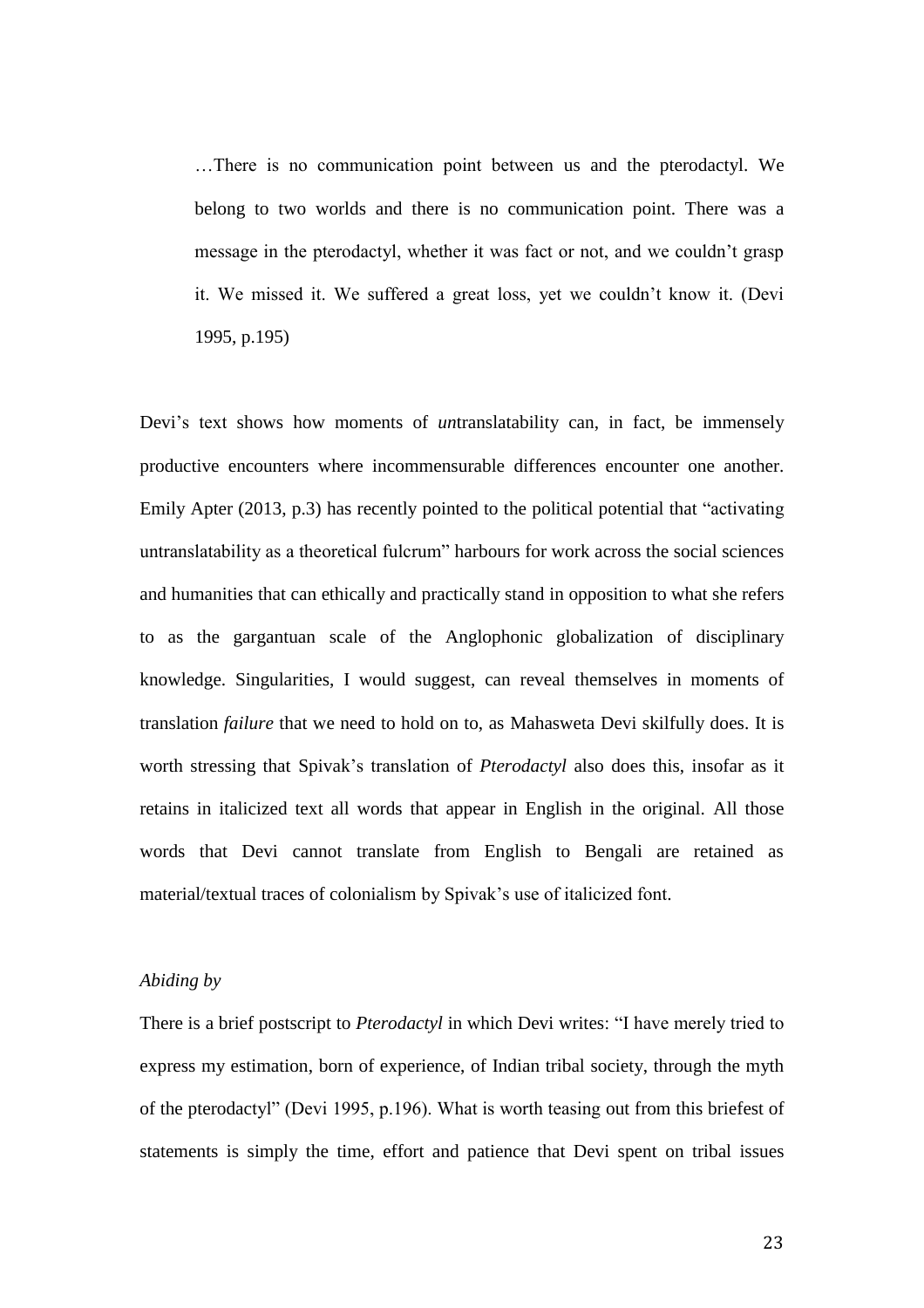through her literary career. Singularity demands this kind of sticking with, attending to, and thus making oneself part of a particular problem space located in one's field. This is about cultivating an orientation and responsibility to the demands of a field site or area studies community, and also of treating that space as a fully formed intellectual community, not simply a data reservoir. In his work on Sri Lankan literary fiction and the civil conflict, the literary critic Qadri Ismail (2005, p.xxx) refers to this ethic as a process of 'abiding by' the places on which we work, which in turn entails the injunction to, in Ismail's words, "'wait, stay'; 'pause, delay'; 'tarry over', 'remain (after others have gone)'; 'continue'; 'sojourn…dwell'; 'to stand firm by… hold to… remain true to...'; to 'endure… encounter, withstand, or sustain'; and, finally, to 'suffer,' even."

My point here is not to suggest that as researchers we do not already try our hardest to dwell in and with the communities and places on and with which we work (see Murrey 2016, for example). Rather, it is to query just how compatible this patient attention to the singular is, where not much may change over long stretches of time, with the temporality and scale of the large grant funded research projects that promotion and reputation are increasingly dependent on in the corporate university today? The political economy of funded research in the broader para-university landscape seems to be pushing us as researchers to always scale up, to build bigger projects with ever-larger international teams and networks straddling multiple case studies over a finite period of time that is usually defined by length of funding (3 or 5 years is the norm). In the UK at least, universities depend financially on the 'full economic costings' that they reap in the form of revenue from these large grantfunded research projects. As such, these grants, gargantuan in scale and ambition, are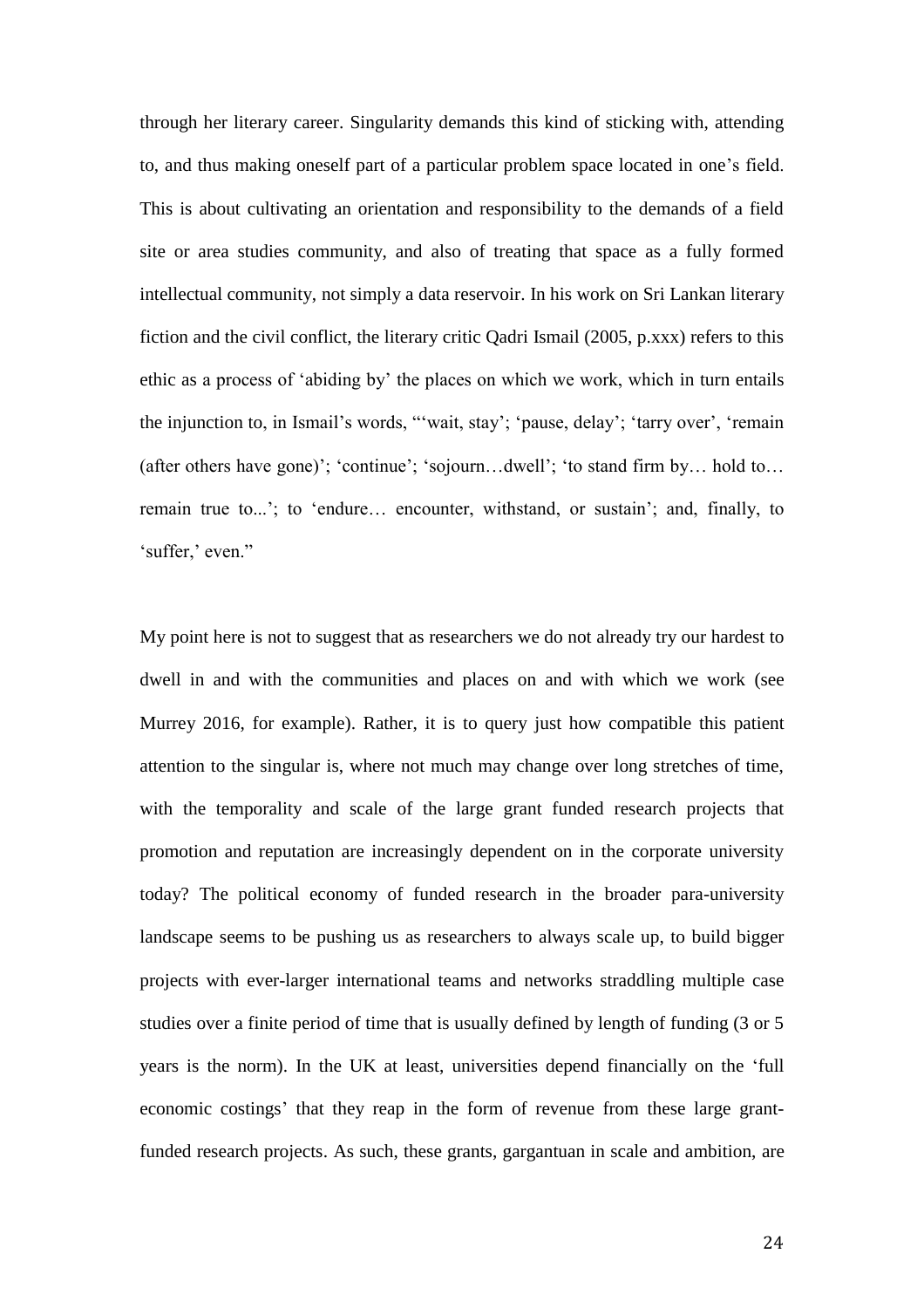promoted, valued, incentivized, and increasingly normalized as the kind of project to which *we* should aspire as researchers. Whatever else it enables, the normalization of the mega-project in the corporate university today necessarily mitigates against the patient work and effort that the ethic of sticking with, tarrying over, and abiding by over the *longue duree* demands. As Les Back and Shamser Sinha (2018, p.13) write in relation to their own experience of being involved in one such project, one of the effects is that researchers perennially feel "in a hurry to reach the finishing line of the next 'work package'." Similarly, there is a question mark over just how compatible the injunction to abide by is with comparative research designs, which by their very nature must spread their attention and energy over multiple case studies. What I mean to stress here are the relationships between these infrastructures for research in the academy today, particularly in the Social Sciences, and the work that the ethic of abiding by demands. At the very least, these require careful thought and working through.

## *Poetics*

The final strategy I suggest is one to which this paper has been gesturing throughout: that is, *poetics* as a vehicle for moving toward the singular, the unverifiable, or the statistically insignificant. If the paper has stressed Walter Benjamin's ((1997 [1923], p.152) assertion that the task of the translator is to move readers toward what he refers to as "the poetic", then I want in closing to stress that it is in this very notion of the poetic that the singular reveals itself as some-*thing*. Typically, however, the poetic image does not fare so well in the Social Sciences today. In fact, in a knowledge context that privileges the frequency, visibility and verifiability of 'data', the poetic is too often pathologized, literally if we take pathologize to mean treating something as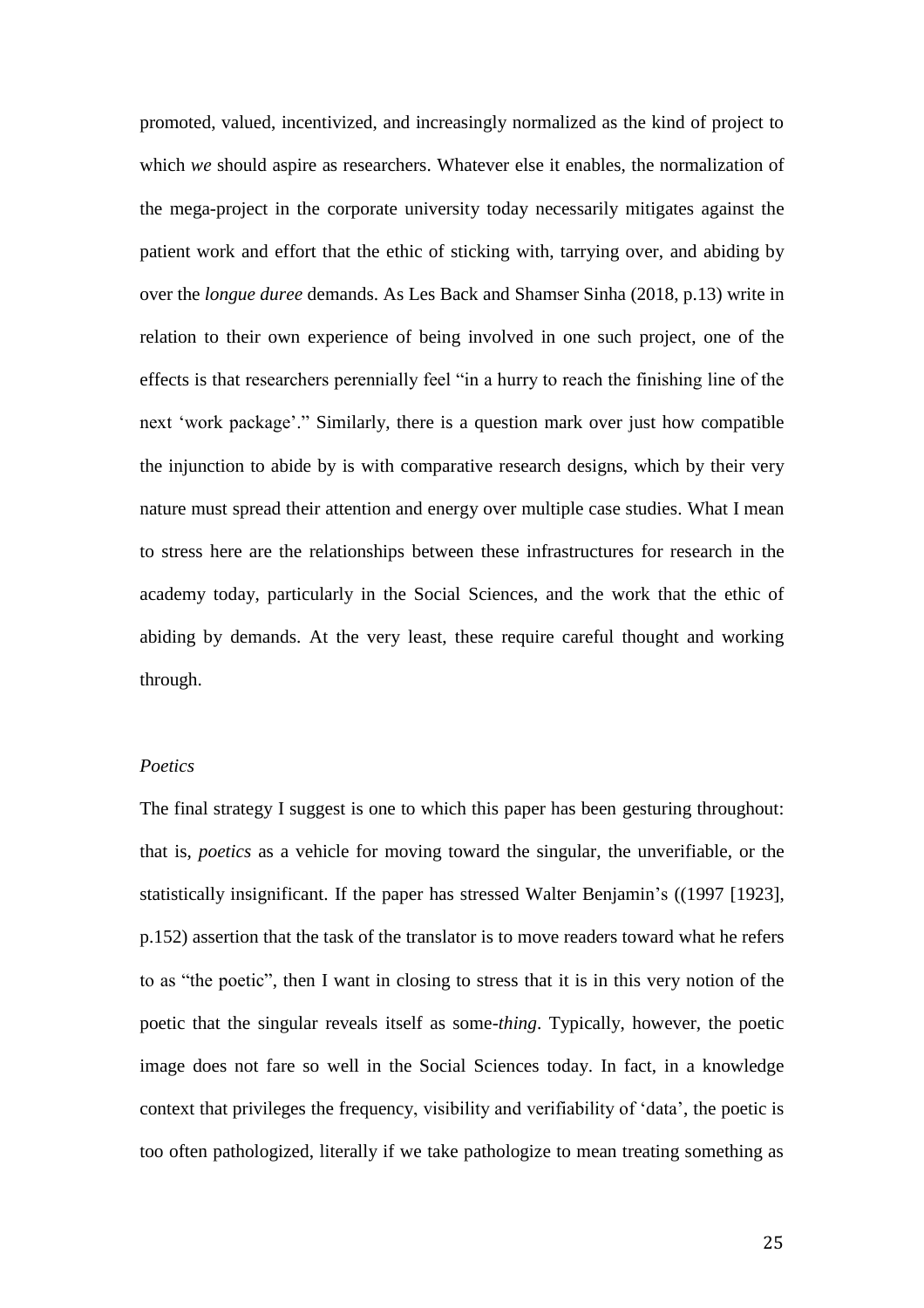abnormal. The poetic is anathema to the statistically demonstrable, or to the conceptual or indeed democratic majority. In the Social Sciences, the poetic lives in the shadow of what AbdouMaliq Simone and Edgar Pieterse (2017, p.20, my emphasis) refer to as "Algorithmic formulations", which "*aggregate* an enormous amount of data". Instead, poetics comprise the manifold narratives of the minority, the otherwise excluded or the forgotten, marginalia, which are precisely what I want to activate by inviting the singular into our disciplinary domain, but also precisely what the Social Sciences so often legislates against in its enumerative or algorhythmic mode.

Throughout, this paper has drawn extensively on literature and literary theory, and it has done so for a very good reason. Literature tells stories, and part of my assertion is that geographers must remember that part of our task is to listen effectively to stories; not just to listen, but to learn how to read stories, particularly when they may be written or told in languages and idioms with which the majority is not familiar. To be sure, the task of Geography is also to tell the stories that our work yields in nonreductive ways. As Richa Nagar (2014, p.11) writes, stories are a medium through which fragmented truth claims emerge, get interwoven and reworked, eventually leading us to forms of epistemic wholeness. In this sense, and following Edouard Glissant's (2010 [1990], p.32) conceptualization of the *Poetics of Relation*, poetic thought safeguards the particular; it affords us the power to experience the shock of the elsewhere (ibid., p.29-30). I want to suggest that this cerebral electric shock of the elsewhere is exactly what decoloniality requires. For Audre Lorde (2007 [1984], p.37), another writer who celebrates the potential of the poetic image in intellectual work, poetry "is the way we help give name to the nameless so it can be thought."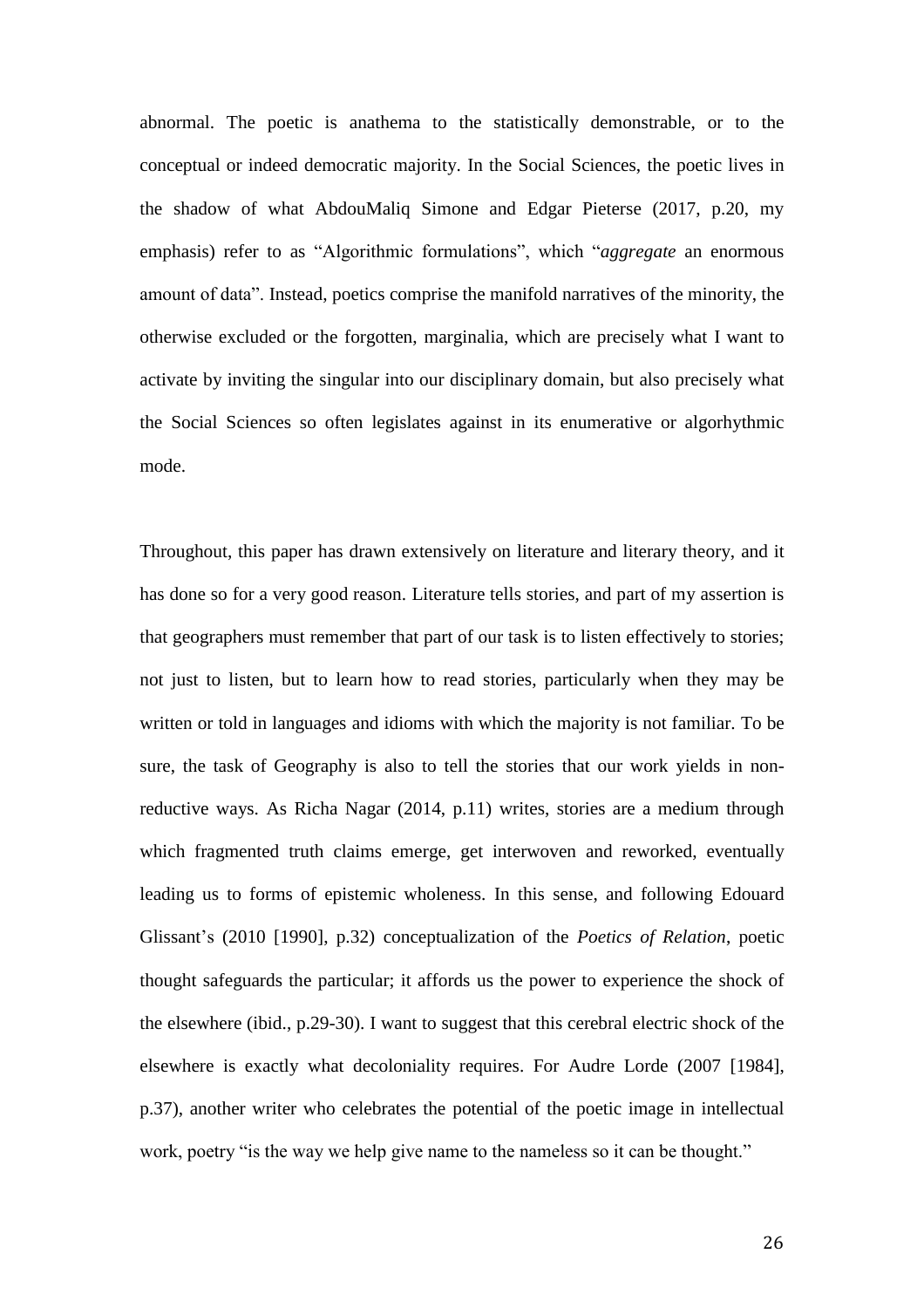My point in relation to the literary then, is simply that it is the poetic image, the figure, that the singular offers before any theoretical or majoritarian dis-figuration. The pterodactyl in Mahasweta Devi's *Pterodactyl, Puran Sahay and Pirtha* is exactly such a figure; it is the ungraspable other, the nameless that emerges into thought from Devi's poetic image. As Spivak (1995, p.204) writes in her afterword to the collection:

For the modern Indian the pterodactyl is an empirical impossibility. For the modern tribal Indian the pterodactyl is the soul of the ancestors. The fiction does not judge between the registers of truth and exactitude, [it] simply stages them in separate spaces. This is not science fiction. And the pterodactyl is not a symbol.

What I think as I read *Pterodactyl, Puran Sahay and Pirtha* is that there is no better text to teach underdevelopment and tribal issues in northern India. In its very singularity, in its ability to help us see correctly and empathetically the contours of tribal life, the literary text becomes a valuable 'theoretical' resource. In such ways, and as I have suggested in this paper, Geography's encounters with the world can take much from the ethical singularities of the literary text.

# **6. Fugitivity.**

This is a paper that has been a sketch of sorts; the beginning of a manifesto. There are no doubt many more strategies that one could discuss in the service of moving methodologically toward singularity. My hope in beginning to outline the contours of just a few here is that the paper has demonstrated something of singularity's potential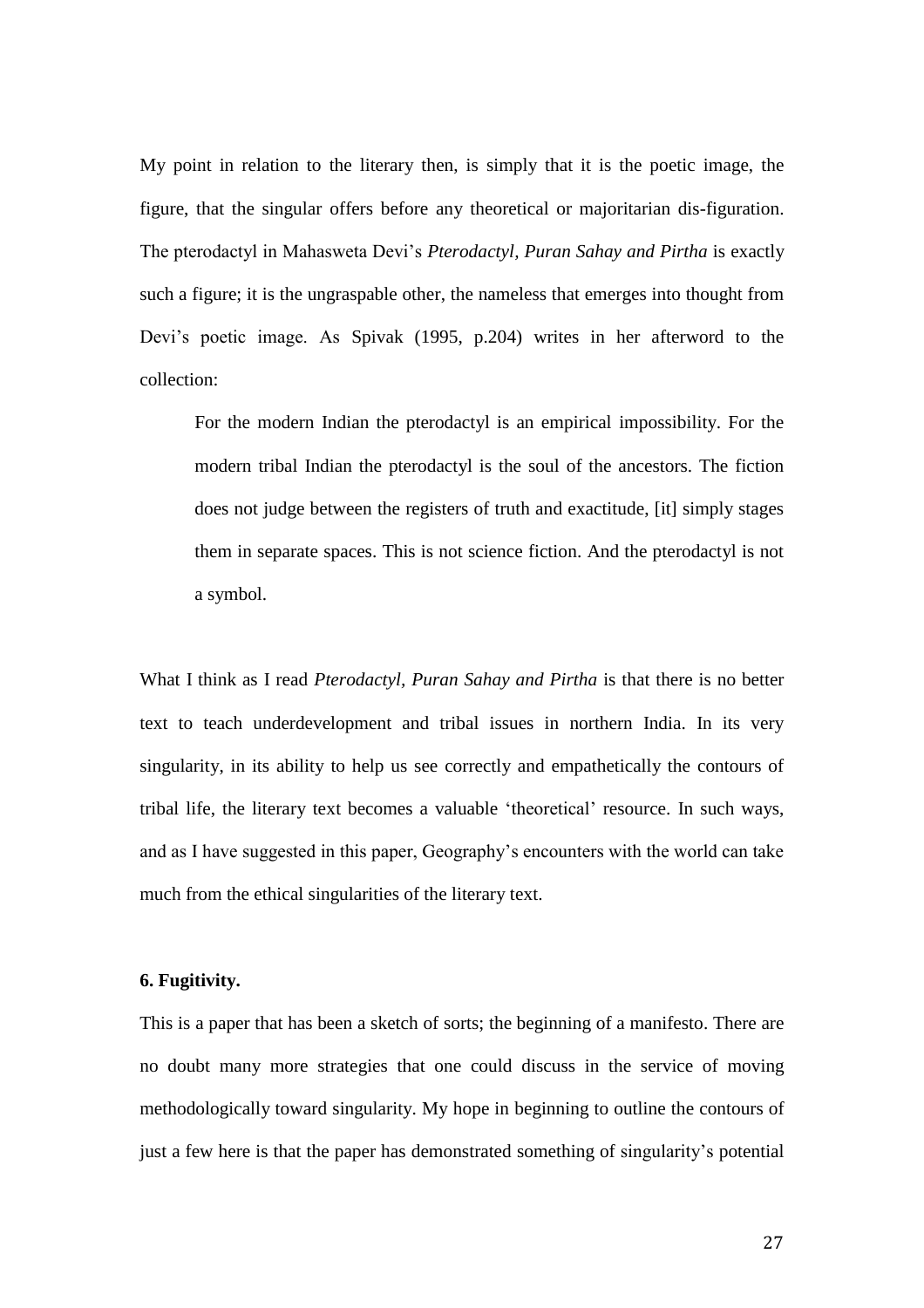for the task of intellectual and disciplinary decolonization in the context of a broader discussion about the theme of the 2017 RGS/IBG annual meeting: *Decolonizing Geographical Knowledge: opening Geography to the world*. To this extent, the thrust of this paper is well suited for the pages of this journal, which in recent history has concertedly pushed the envelope of post- and de-colonial geographical scholarship and thought. $<sup>1</sup>$ </sup>

I do not have a conclusion to a paper that so aims to be a first few ruminations on the epistemic value of incomparability for geographical research. Rather, I have something like a last point to make. Singularity is in many ways opposed to the corporate university and para-university context today. As I have stressed, it is opposed to the gargantuan scale and global ambition of many of our institutions and the institutional contexts in which we as a community of academics work. Thus, *it is difficult*. In this sense, it necessitates what Stefano Harney and Fred Moten (2013, pps.25-43) refer to as a fugitive relationship to the university. It might even necessitate what they refer to as a certain kind of abuse of the university's hospitality (ibid., p.26), as a way of bringing an uncanny – meaning unhomely – quality to the university, of defamiliarising it. If the RGS and our university institutions are indeed serious about decolonization, they will tolerate this fugitivity, and embrace the imminent prospect of their own defamiliarization.

But, we must persist in our fugitivity…

 $\overline{a}$ 

<sup>1</sup> For example, see the Special Issues of the *Singapore Journal of Tropical Geography* on 'Geography and Postcolonialism' (2003 (24)3); 'Postcolonial Geographies of Development'  $(2006 (27)3)$ ; and 'Advancing Postcolonial Geography'  $(2014 (35)1)$ .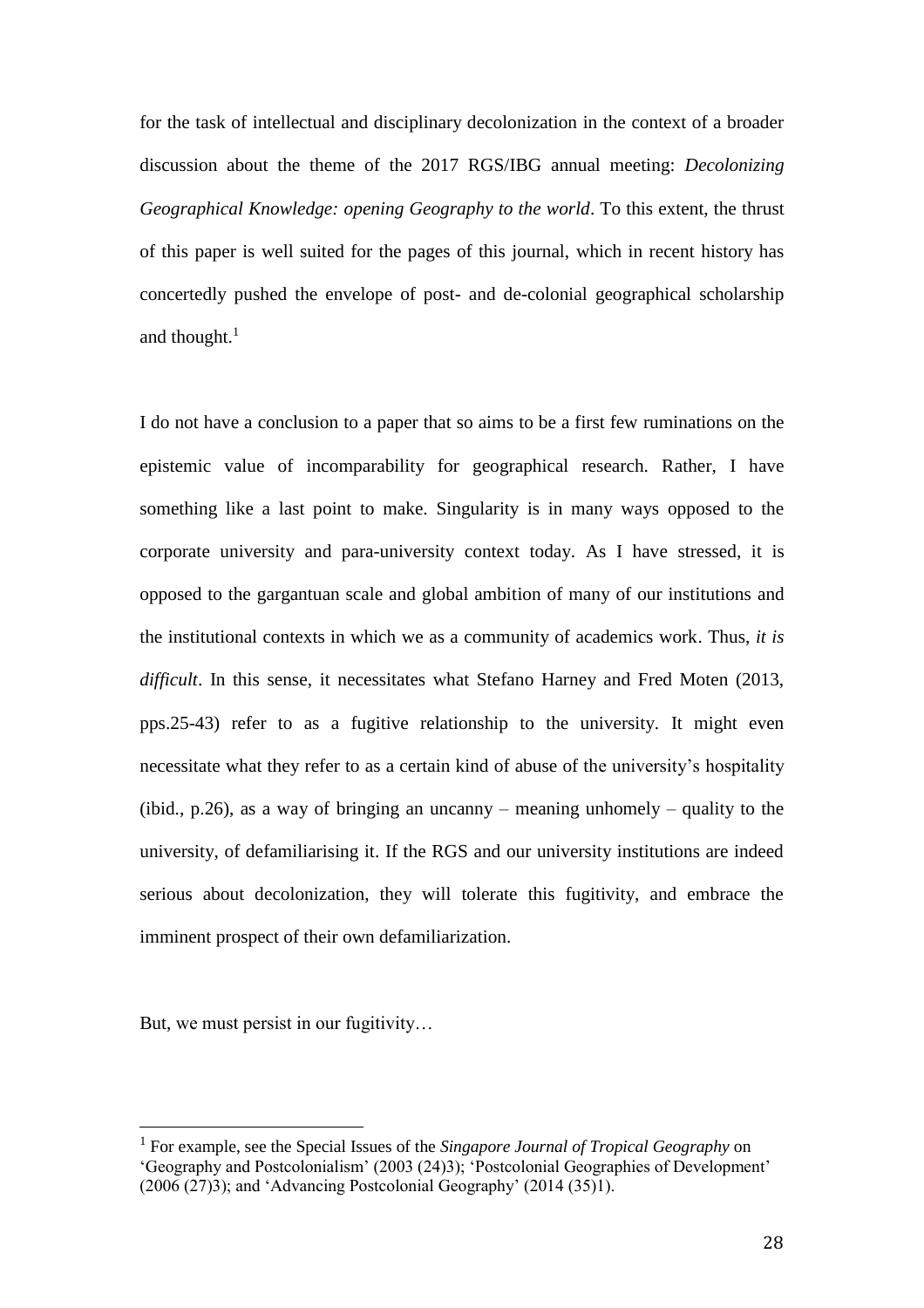# **Acknowledgements**

I would like to thank the Editorial Board of the journal for their invitation to present this lecture at the 2017 RGS/IBG Annual Meeting, and to the audience at the lecture for questions and discussion that have helped invaluably to push these thoughts on. The paper was also presented at the Unit of Play in the Sociology Department at Goldsmith's University of London, and I'm hugely grateful for the fantastically sharp comments of my discussant at the event, Sheila Sheikh, as well as those of the audience. A number of people have commented on draft versions of the paper and offered fantastically useful, insightful and thought provoking feedback. Thank you Jenny Robinson, Andrew Barry, Colin McFarlane, and especially Maite Conde. Thank you also to Tim Bunnell and Shirlena Huang for their editorial and review work on the submission.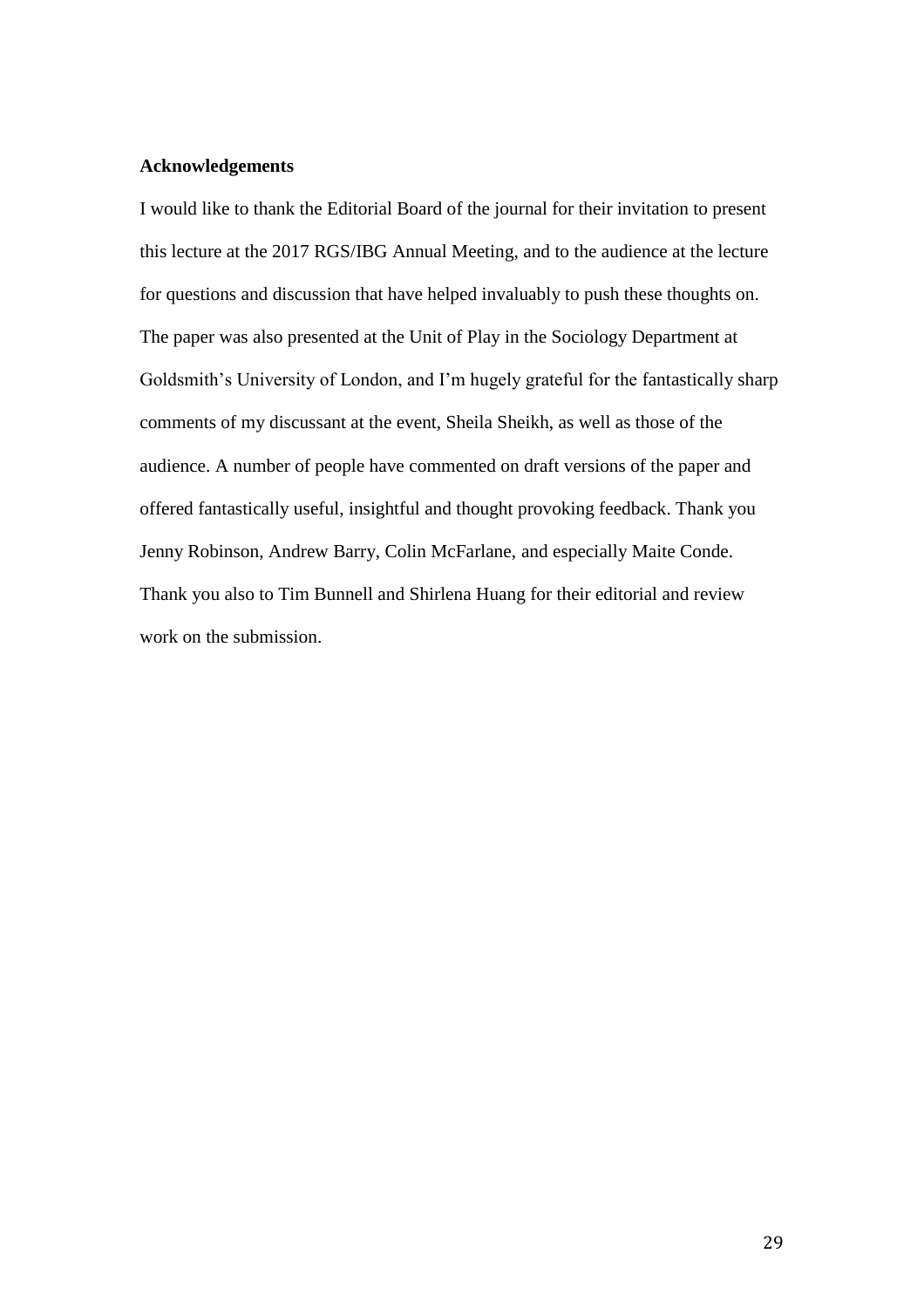#### **Bibliography**

- Apter, E. (2013) *Against world literature: on the politics of untranslatability*, Verso: London and New York
- Asher, K. (2013) 'Latin American Decolonial Thought, or Making the Subaltern Speak', *Geography Compass* 7, pps.832-842
- Back, L. and S. Sinha (2018) *Migrant City*, Routledge: London and New York
- Beaumont, J. and C. Baker (Eds.) (2011) *Postsecular Cities: space, theory and practice*, Continuum: London and New York
- Beauregard, R. (2003) 'City of Superlatives', *City and Community* 2 (3), pps.183-199
- Benjamin, W. (1997 [1923]) 'The Translator's Task' (trans. Steven Rendall), *TTR: traduction, terminologie, redaction* 10 (2), pps.151-165
- Chakrabarty, D. (2000) *Provincializing Europe: postcolonial thought and historical difference*, Princeton University Press: Princeton
- Chauí, M. (2011) *Between conformity and resistance: essays on politics, culture, and the state* (translated and edited by M. Conde), Palgrave Macmillan: New York
- Connell, R. (2008) *Southern Theory: The Global Dynamics of Knowledge in Social Science*, Allen and Unwin: Sydney
- Conrad, J. (1899 [2007]) *Heart of Darkness*, Penguin: London
- Deleuze, G. (1994) *Difference and Repetition*, Bloomsbury: London
- Delladora, V. (2016) 'Infrasecular Geographies: making, unmaking and remaking sacred space', *Progress in Human Geography* 42(1), pps.44-71
- Derrida, J. (1976) *Of Grammatology* (trans. by Gayatri C. Spivak)*,* Johns Hopkins University Press: Baltimore
- Devi, M. (1995) (trans. G. C. Spivak) *Imaginary Maps*, Routledge: London and New York
- Dewsbury, J. D. and N. Thrift (2005) ''Genesis Eternal': After Paul Klee', in I. Buchannan and G. Lambert [Eds.], *Deleuze and Space*, Edinburgh University Press: Edinburgh, pps.89-108
- Driver, F. and B. Yeoh (2000) 'Constructing the Tropics: Introduction', *Singapore Journal of Tropical Geography* 21(1), pps.1-5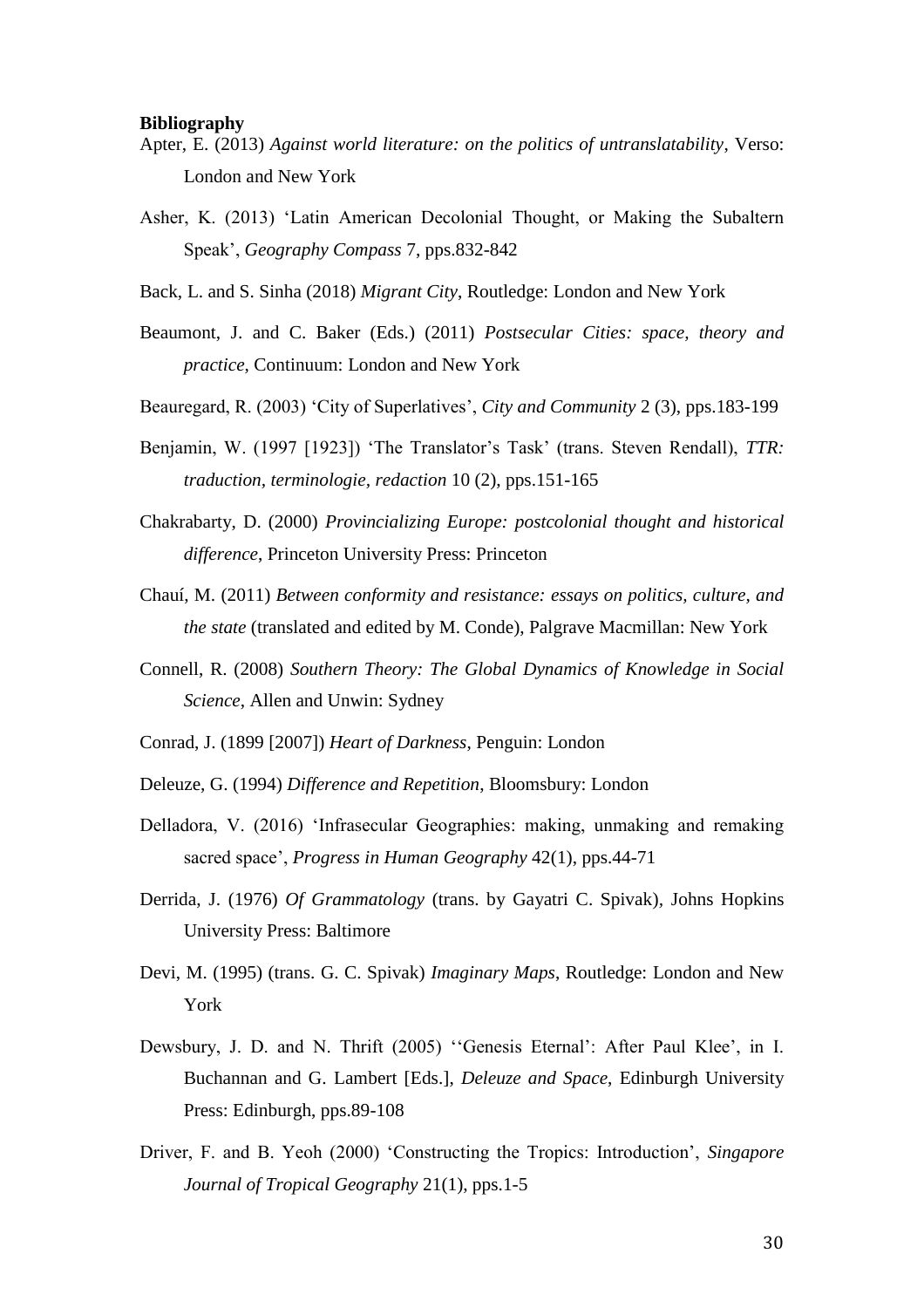- Esson, J., P. Noxolo, R. Baxter, P. Daley and M. Byron (2017) 'The 2017 RGS‐IBG chair's theme: decolonising geographical knowledges, or reproducing coloniality?', *Area* 49 (3), pps.384-388
- Franco, J. (2010) 'Moving from subalternity: indigenous women in Guatemala and Mexico', in R. Morris [Ed.], *Reflections on the history of an idea: Can the subaltern speak?*, Columbia University Press: New York, pps.213-226
- Freiss, D. and T. Jazeel (2017) 'Unlearning "Landscape"', *Annals of the Association of American Geographers* 107 (1), pps.14-21
- Gaston, S. (2103) *The Concept of World from Kant to Derrida*, Rowman and Littlefield: London
- Gidwani, V. (2008) *Capital Interrupted: agrarian development and the politics of work in India*, Minneapolis: University of Minnesota Press
- Glissant, E. (1997) *The Poetics of Relation*, University of Michigan Press: Ann Arbor
- Harney, S. and F. Moten (2013) *The Undercommons: fugitive planning and Black study*, Minor Compositions: Wivenhoe, New York, Port Watson
- Ismail, Q. (2005) *Abiding by Sri Lanka: on peace, place and post-coloniality*, University of Minnesota Press: Minneapolis
- Jazeel, T. (2013) *Sacred Modernity: nature, environment and the postcolonial geographies of Sri Lankan nationhood*, Liverpool University Press: Liverpool
- Jazeel, T. (2017) 'Mainstreaming Geography's decolonial imperative', *Transactions of the Institute of British Geographers* 42 (3), pps.334-337
- Jazeel, T. (2018a) 'Urban Theory with an outside', *Environment and Planning d: Society and Space* 369(3), pps.405-419
- Jazeel, T. (2018b) 'Building Sacred Modernity: Buddhism, secularism and a geography of religion in southern Sri Lanka'. in N. Bartoloni, S. MacKian and S. Pile (Eds.), *Spaces of Spirituality*. Routledge, London and New York. 54-66
- Jellis, T. and J. Gerlach (2017) 'Micropolitics and the Minor', *Environment and Planning d: Society and Space* 35(4), pps.563-67
- Katz, C. (1996) 'Towards minor theory', *Environment and Planning d: Society and Space* 14 (4), pps.487-499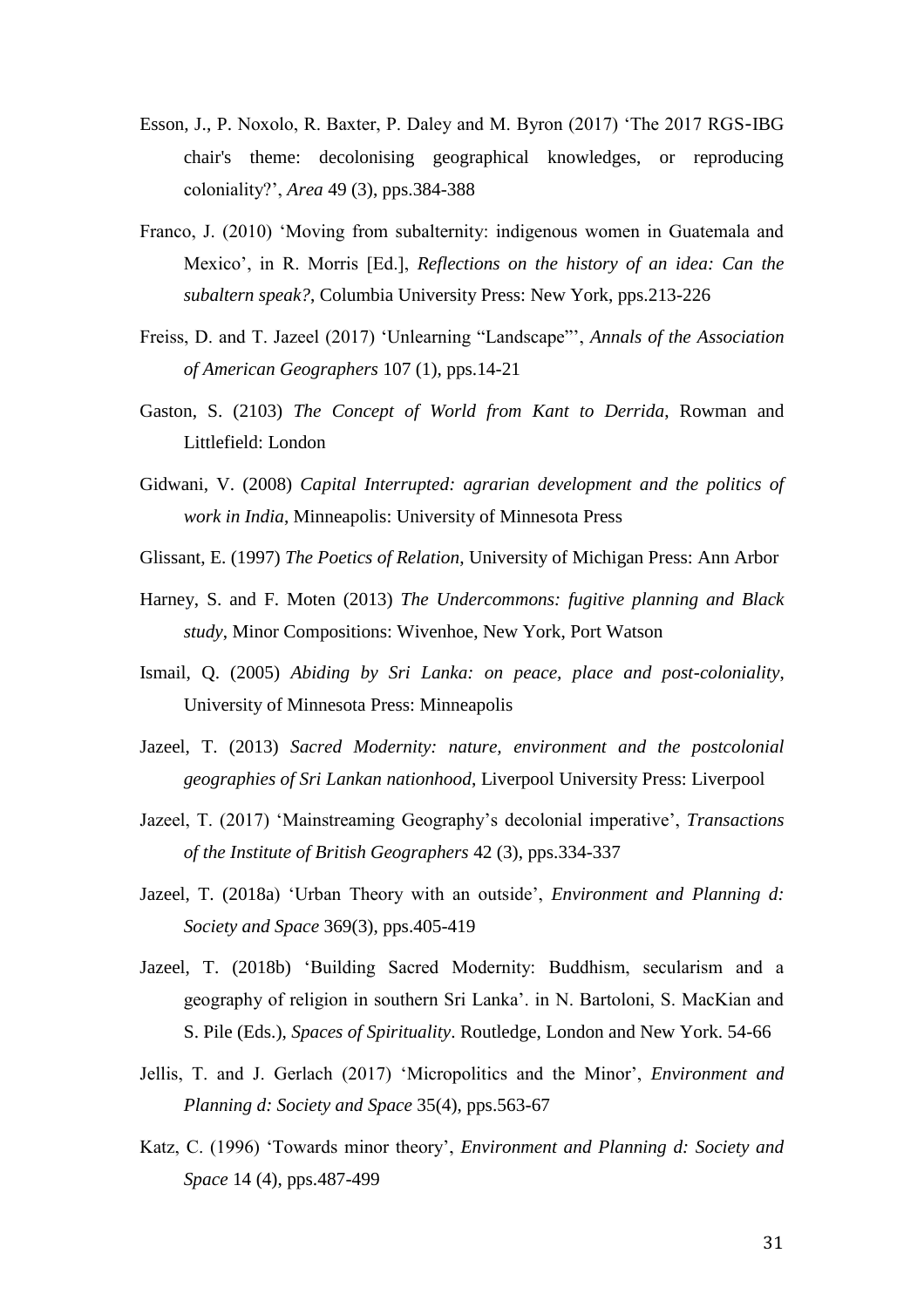- Kong, L. (2001) 'Mapping 'new' geographies of religion: politics and poetics in modernity', *Progress in Human Geography* 25(2), pps.211-223
- Larkin, B. (2013) 'The Politics and Poetics of Infrastructure', *Annual Review of Anthropology* 42, pps.327-343
- Lorde, A. (1983) 'The Master's Tools Will Never Dismantle the Master's House', in A. Lorde, *Sister Outsider: essays and speeches*, Crossing Press: Berkeley, pps.
- Lowrie, M. and S. Ludemann (2015) 'Introduction', in M. Lowrie and S. Ludemann [Eds.], *Exemplarity and Singularity: thinking through particulars in Philosophy, Literature and Law*, Routledge: London and New York, pps.1-15
- Massey, D. (2005) *For Space*, Sage: Los Angeles, London, New Delhi
- McFarlane, C. (2006), 'Crossing Borders: development, learning and the North-South divide', *Third World Quarterly* 27, pps.1413-1437
- McFarlane, C. (2010) 'The Comparative City: knowledge, learning, urbanism', *International Journal of Urban and Regional Research* 34 (4), pps.1413-37
- McFarlane, C. (forthcoming a) 'Urban Fragments: a subaltern studies imagination', in T. Jazeel and S. Legg [Eds.], *Subaltern Geographies: subaltern studies, space and the geographical imagination*, University of Georgia Press: Athens
- McFarlane, C. (forthcoming b) 'Fragment Urbanism: politics at the margins of the city', *Environment and Planning d: Society and Space* early on-line
- Mignolo, W. D. (2002) 'The Geopolitics of Knowledge and the Colonial Difference', *South Atlantic Quarterly* 101 (1), pps.57-96
- Mufti, A. (2005) 'Global Comparativism', *Critical Inquiry* 31, pps.472-489
- Mufti, A. (2016) *Forget English! Orientalisms and World Literature*, Harvard University Press: Cambridge, Massachusetts
- Murrey, A. (2016) 'Slow dissent and the emotional geographies of resistance', *Singapore Journal of Tropical Geography* 37, pps.224-248
- Myers, G. (2014) 'From Expected to Unexpected Comparison: Changing the Flows of Ideas about Cities in a Post-Colonial Urban World', *Singapore Journal of Tropical Geography* 35(1), pps.104-118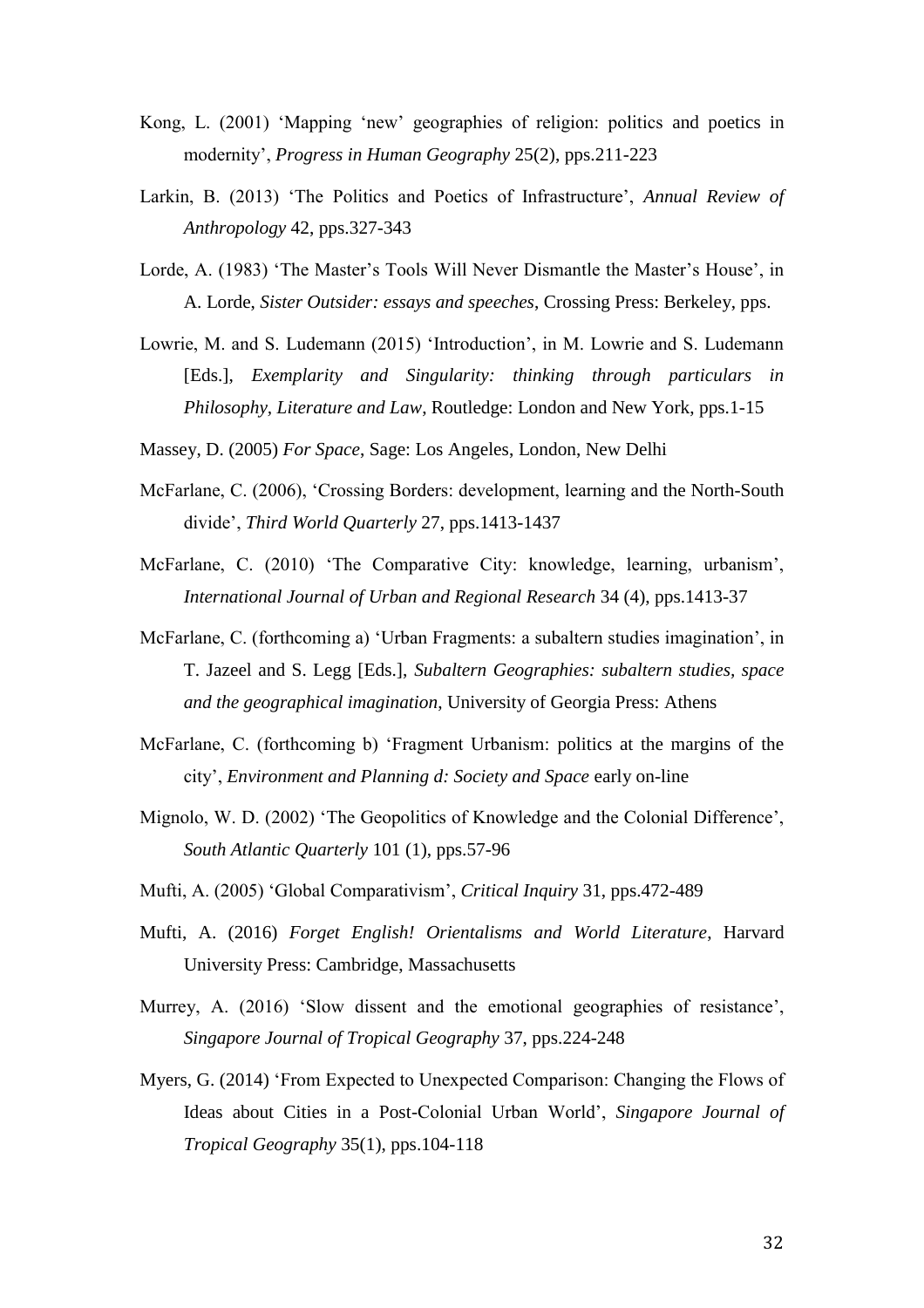- Nagar, R. (2014) *Muddying the waters: co-authoring feminism through scholarship and activism*, University of Illinois Press: Champaign
- Nijman, R. (2000) 'The Paradigmatic City', *Annals of the Association of American Geographers* 90 (1), pps.135-45
- Orsini, F. and N. Srivastava (2013) 'Translation and the postcolonial: multiple geographies, multilingual contexts', *Interventions* 15 (3), pps.323-331
- Quijano, A. (2007) 'Coloniality and Modernity/Rationality', *Cultural Studies* 21 (2- 3), pps.168-78
- Robinson, J. (2006) *Ordinary Cities: between modernity and development*, Routledge: London and New York
- Robinson, J. (2016a) 'Comparative Urbanism: New Geographies and cultures of theorising the urban', *International Journal of Urban and Regional Research* 40 (1), pps.187-199
- Robinson, J. (2016b) 'Thinking cities through elsewhere: Comparative tactics for a more global urban studies', *Progress in Human Geography* 40 (1), pps.3-29
- Roy, A. (2016) 'Who's afraid of postcolonial theory?', *International Journal of Urban and Regional Research* 40 (1), pps.200-209
- Said, E. (1978) *Orientalism*, Penguin Books: London
- Said, E. (1983) *The World, the Text, and the Critic*, Harvard University Press: Cambridge, Massachusetts
- Salih, T. (1969) *Season of Migration to the North*, Heinnemann: Portsmouth
- Scott, D. (2004) *Conscripts of Modernity: the tragedy of colonial enlightenment*, Duke University Press: Durham and London
- Shaw, W., D. Herman, and R. Dobbs (2006) 'Encountering Indigeneity: re-imagining and decolonizing Geography', *Geografiska Annaler b: Human Geography* 88(3), pps.267-76
- Simone, A. and E. Pieterse (2017) *New Urban Worlds: inhabiting dissonant times*, Polity: Cambridge